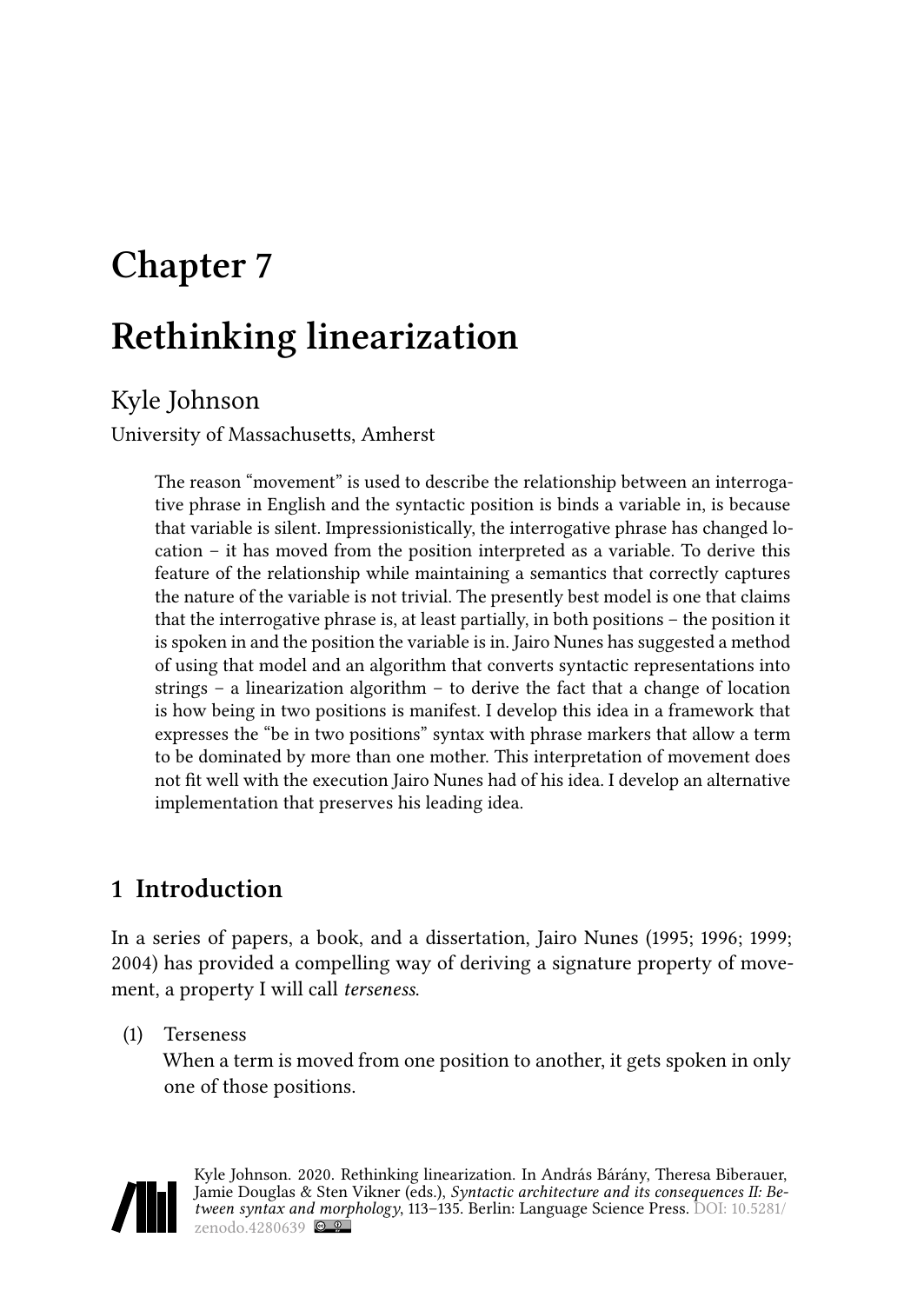#### Kyle Johnson

There are exceptions to terseness, and some of these Nunes' account predicts. This venue doesn't provide the space to consider these exceptions, or how they fit Nunes' project, so I will set them aside and concentrate on the normal case, in which terseness holds. Nunes' leading idea is that movement creates a structure that the linearization algorithm can interpret only if terseness holds.

Nunes' account has two parts. First, he adopts the copy theory of movement([2\)](#page-1-0).

- <span id="page-1-0"></span>(2) Copy theory of movement
	- a. From a term X is made a copy: X′
	- b. X ′ is merged into a position higher than X

<span id="page-1-1"></span>On this view, movement could take the structure in Figure [7.1,](#page-1-1) form a copy of which flower and form the structure in Figure [7.2](#page-2-0).<sup>1</sup>



Figure 7.1: Pre-move structure

<sup>&</sup>lt;sup>1</sup>In order to focus on just one movement operation at a time, I will only consider cases of embedded constituent questions, where movement of the  $T^0$  to  $C^0$  doesn't occur.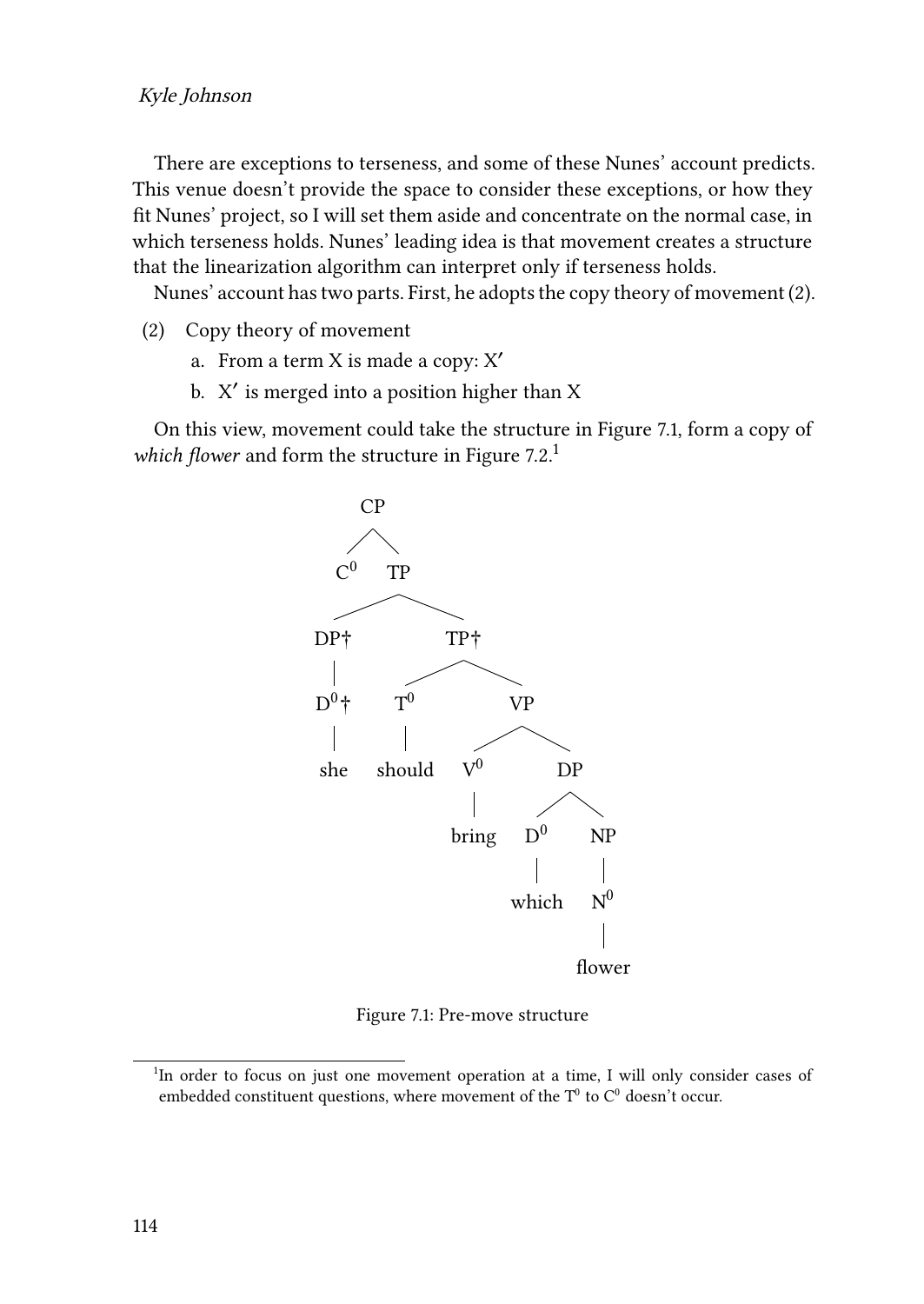<span id="page-2-0"></span>

Figure 7.2: Post-move structure

The second part relies on a standard condition on how phrase markers are linearized into strings that [Kayne 1994](#page-22-4) calls *antisymmetry*.

(3) Antisymmetry

A linearization cannot contain both  $a < b$  and  $b < a$ .

Antisymmetry assumes that a linearization is a set of ordered pairs  $x < y$ , where x and y are words and " $\lt$ " is the precedence relation. Antisymmetry simply states that no word can both follow and precede another. Nunes' second proposal, then, is that antisymmetry cannot distinguish one word from. The structure in Figure [7.2](#page-2-0) is not pronounced with two instances of *which* and *flower* because a linearization that contains both *which*′<*she* and *she*<*which* will be a violation of antisymmetry. This is terseness.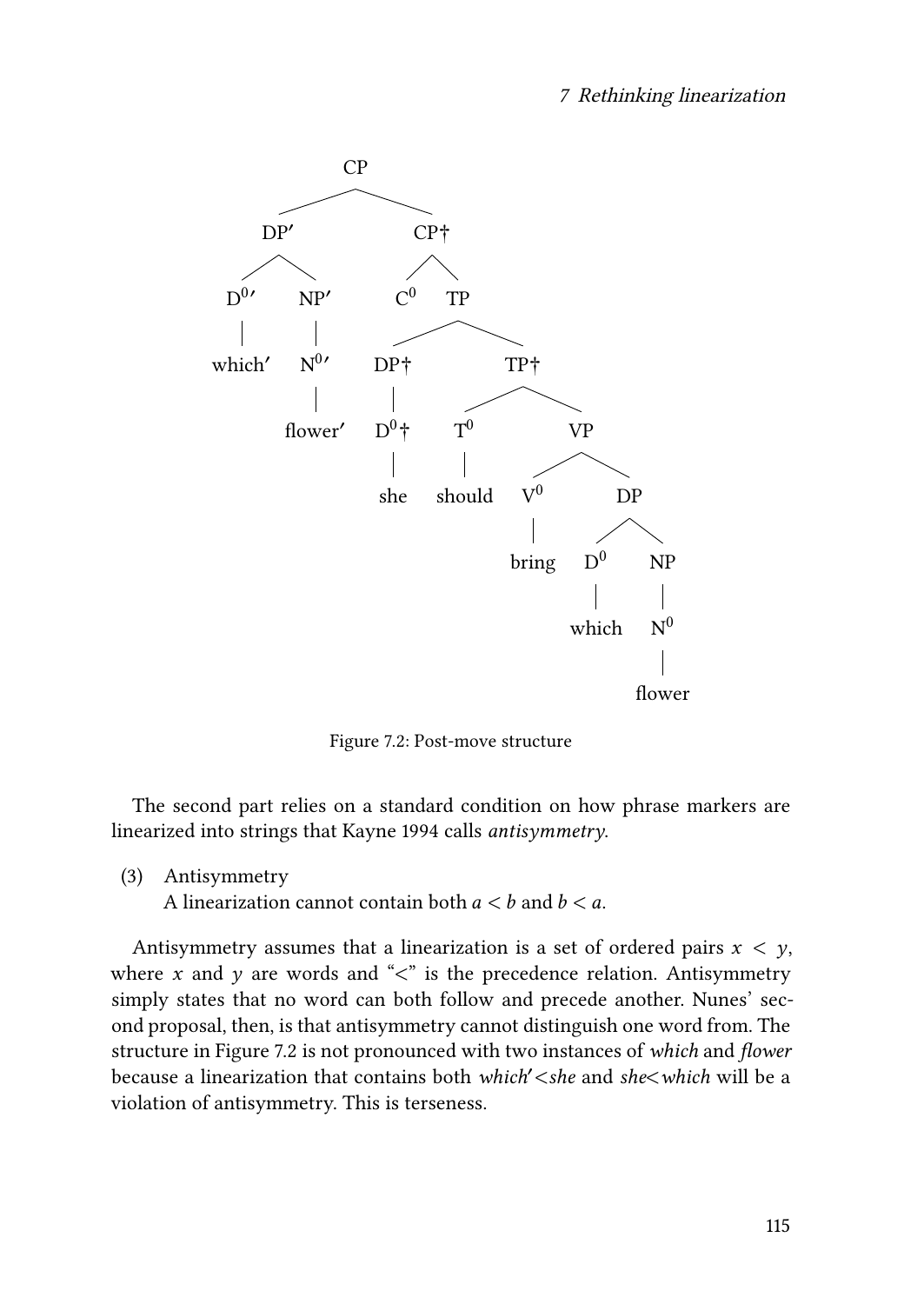One goal of this paper is to define copies so that they have the effect of invoking antisymmetry in the way that Nunes envisions. That definition will use the idea broached in [Engdahl 1980](#page-22-5) that a moved term is a term in two syntactic positions.<sup>2</sup> This can be represented by letting phrase marker trees allow multidominance. Another goal of this paper is to devise a linearization algorithm that can handle such trees.

## **2 Nunes' proposal**

Nunes couches his idea with a slightly modified version of the linearization algorithm in [Kayne 1994.](#page-22-4) The key departure from Kayne's algorithm concerns the items that are linearized. Kayne's algorithm linearizes morphemes – including subword material – and Nunes' doesn't. I'll adopt Nunes' view, which is useful in accounting for certain exceptions to terseness. A goal of Kayne's work is to derive [\(4](#page-3-0)) from the linearization algorithm.

- <span id="page-3-0"></span>(4) If XP asymmetrically c-commands YP, then the words dominated by XP  $(= d(XP))$  will precede the words dominated by YP  $(= d(YP))$  (modulo the effects of movement).
- (5)  $\alpha$  c-commands β if every phrase dominating  $\alpha$  dominates β too, and  $\alpha$ doesn't dominate β. α asymmetrically c-commands β if α c-commands β and β doesn't c-command  $\alpha$ .

This is achieved by building [\(4\)](#page-3-0) into the linearization algorithm along the lines of [\(6](#page-3-1)).

- <span id="page-3-1"></span>(6) a. Let *L* be the set of pairs of heads and phrases,  $\langle A, B \rangle$ , in a phrase marker P such that  $A$  asymmetrically c-commands  $B$ .
	- b. The linearization of P is the union of  $d(A) < d(B)$  for every  $\langle A, B \rangle$ in  $L^3$

As Kayne notes,([6\)](#page-3-1) needs to be weakened if it is to work for phrase markers that have specifiers. To see this, consider how [\(6](#page-3-1)) applies to [\(7\)](#page-4-0).

<sup>&</sup>lt;sup>2</sup>Engdahl cites the unpublished [Peters & Ritchie \(1981\)](#page-22-6) as her source for the idea.

<sup>&</sup>lt;sup>3</sup>More explicitly: the linearization of P is { $a < b$ : ∀ $a \in d(A)$  and ∀ $b \in d(B)$  if  $\langle A, B \rangle$  is in L of P}. Note that "<" is the precedes relation.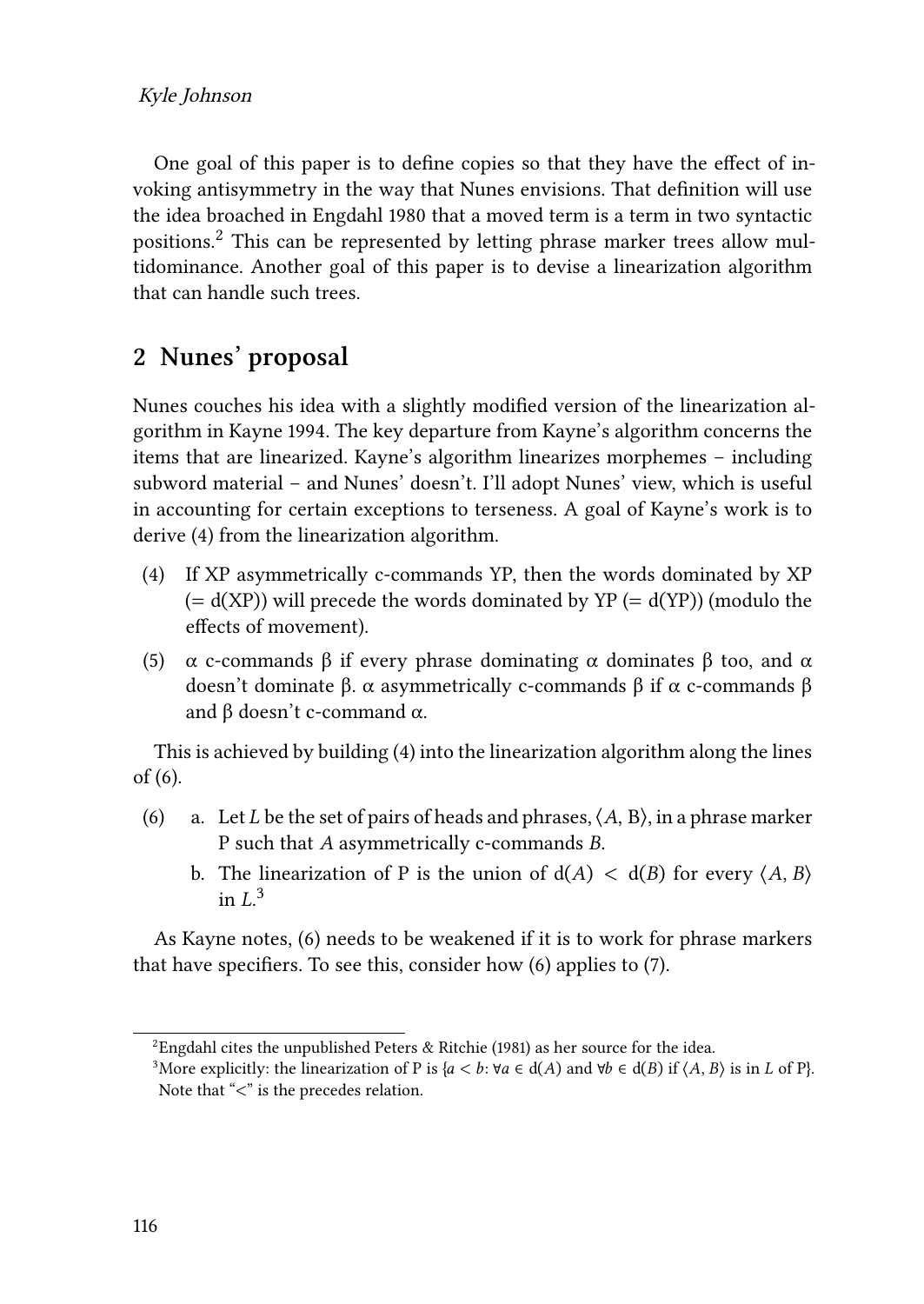<span id="page-4-0"></span>

The $L$  for [\(7](#page-4-0)) is [\(8a](#page-4-1)), and this produces the linearization in ([8b](#page-4-2)).

<span id="page-4-2"></span><span id="page-4-1"></span>(8) a. 
$$
L = \{(D^0, N^0), \langle DP, T^0 \rangle, \langle DP, VP \rangle, \langle DP, V^0 \rangle, \langle T^0, V^0 \rangle, \langle TP^+, D^0 \rangle, \langle TP^+, N^0 \rangle\}
$$
  
\n
$$
\left\{\n\begin{array}{ccc}\nthe < child & chain < can & carry \\
the < can & child < cry & can < the \\
the < cry & can < the & cry < the \\
& car < child & cry < child & cry < child\n\end{array}\n\right\}
$$

≡ can cry the child can cry

[\(8b\)](#page-4-2) violates antisymmetry.

(9) Antisymmetry

A linearization cannot contain both  $a < b$  and  $b < a$ .

The problem with [\(6\)](#page-3-1) is that it allows too many asymmetric c-commanding pairs to enter L. Because  $TP_1^+$  is part of some of the pairs in L, the orderings *can*<*the*, *can*<*child*, *cry*<*the* and *cry*<*child* get into the linearization. But because DP is also part of some of the pairs in  $L$ , the linearization contains *the*<*can*, *the*<*cry*, *child*<*can* and *child*<*cry*. To address this problem, Kayne proposes a way of limiting the class of items that can be in  $L$  so that it achieves certain goals his system has for ordering sub-word morphemes. Because that is not a feature of the procedure needed to derive terseness, I will take a slightly different tack. I will limit  $L$  to just maximal and minimal projections.

<span id="page-4-3"></span>(10) a. Let *L* be the set of pairs of heads and maximal projections,  $\langle A, B \rangle$ , in a phrase marker  $P$  such that  $A$  asymmetrically c-commands  $B$ .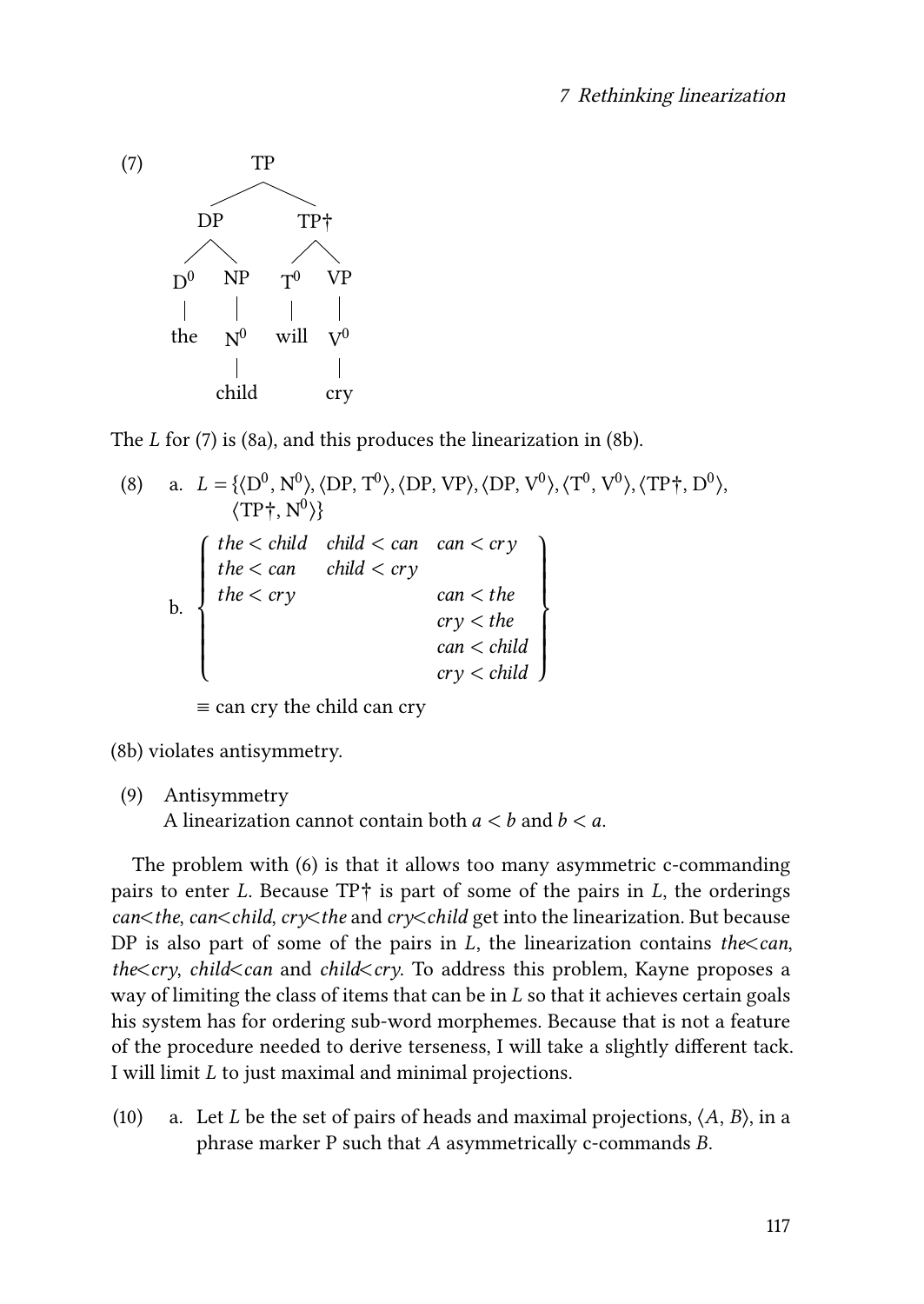b. The linearization of P is the union of  $d(A) < d(B)$  for every ordered pair in  $L$ .

Because TP† is neither a minimal nor a maximal projection it will be jettisoned from  $L.$  [\(10\)](#page-4-3) will produce the  $L$  in [\(11a\)](#page-5-0), and this generates the correct linearization in [\(11b\)](#page-5-1).

<span id="page-5-1"></span><span id="page-5-0"></span>(11) a. 
$$
L = \{(D^0, N^0), \langle DP, T^0 \rangle, \langle DP, VP \rangle, \langle DP, V^0 \rangle, \langle T^0, V^0 \rangle\}
$$
  
\nb. 
$$
\begin{cases} the < child < can < can < cry \\ the < cry < \end{cases}
$$
\n
$$
= the child can cry \qquad \qquad
$$

([10\)](#page-4-3) correctly linearizes a wide array of syntactic structures and provides a way of deriving [\(4](#page-3-0)).

We are now ready to see how Nunes proposes to derive terseness. His proposal amounts to adopting([12\)](#page-5-2).

<span id="page-5-2"></span>(12) A term,  $X$ , and,  $X'$ , cannot be distinguished by antisymmetry.

A consequence of [\(12](#page-5-2)) is that a linearization which contains both  $X < Y$  and  $Y < X'$  $Y < X'$  $Y < X'$  will violate antisymmetry. Applying ([10\)](#page-4-3) to the result of movement in Figure [7.2](#page-2-0) produces the linearization in([13b](#page-5-3)).

<span id="page-5-3"></span>(13) a. 
$$
L = \begin{cases} \langle D^{0}, N^{0} \rangle & \langle DP', C^{0} \rangle & \langle DP', TP \rangle & \langle DP', DP^{+} \rangle & \langle DP', D^{0} \uparrow \rangle \\ \langle DP', T^{0} \rangle & \langle DP', NP \rangle & \langle DP', V^{0} \rangle & \langle DP', DP \rangle & \langle DP', D^{0} \rangle \\ \langle DP', NP \rangle & \langle DP', N^{0} \rangle & \langle C^{0}, DP^{+} \rangle & \langle C^{0}, D^{0} \uparrow \rangle & \langle C^{0}, T^{0} \rangle \\ \langle C^{0}, NP \rangle & \langle C^{0}, V^{0} \rangle & \langle DP \uparrow, NP \rangle & \langle DP \uparrow, NP \rangle & \langle DP \uparrow, DP \rangle \\ \langle DP \uparrow, D^{0} \rangle & \langle DP \uparrow, NP \rangle & \langle DP \uparrow, N^{0} \rangle & \langle T^{0}, V^{0} \rangle & \langle T^{0}, DP \rangle \\ \langle T^{0}, D^{0} \rangle & \langle T^{0}, NP \rangle & \langle T^{0}, N^{0} \rangle & \langle V^{0}, D^{0} \rangle & \langle V^{0}, NP \rangle \\ \langle V^{0}, N^{0} \rangle & \langle D^{0}, N^{0} \rangle & \langle Y^{0}, D^{0} \rangle & \langle V^{0}, NP \rangle \\ \text{which's should flower's should should be the same, which bring's which which's about's being shown in the image. However, which is the best of the image. However, which is the best of the image. However, which is the best of the image. However, which is the best of the image. However, which is the best of the image.
$$

≡ which′ flower′ should she bring which flower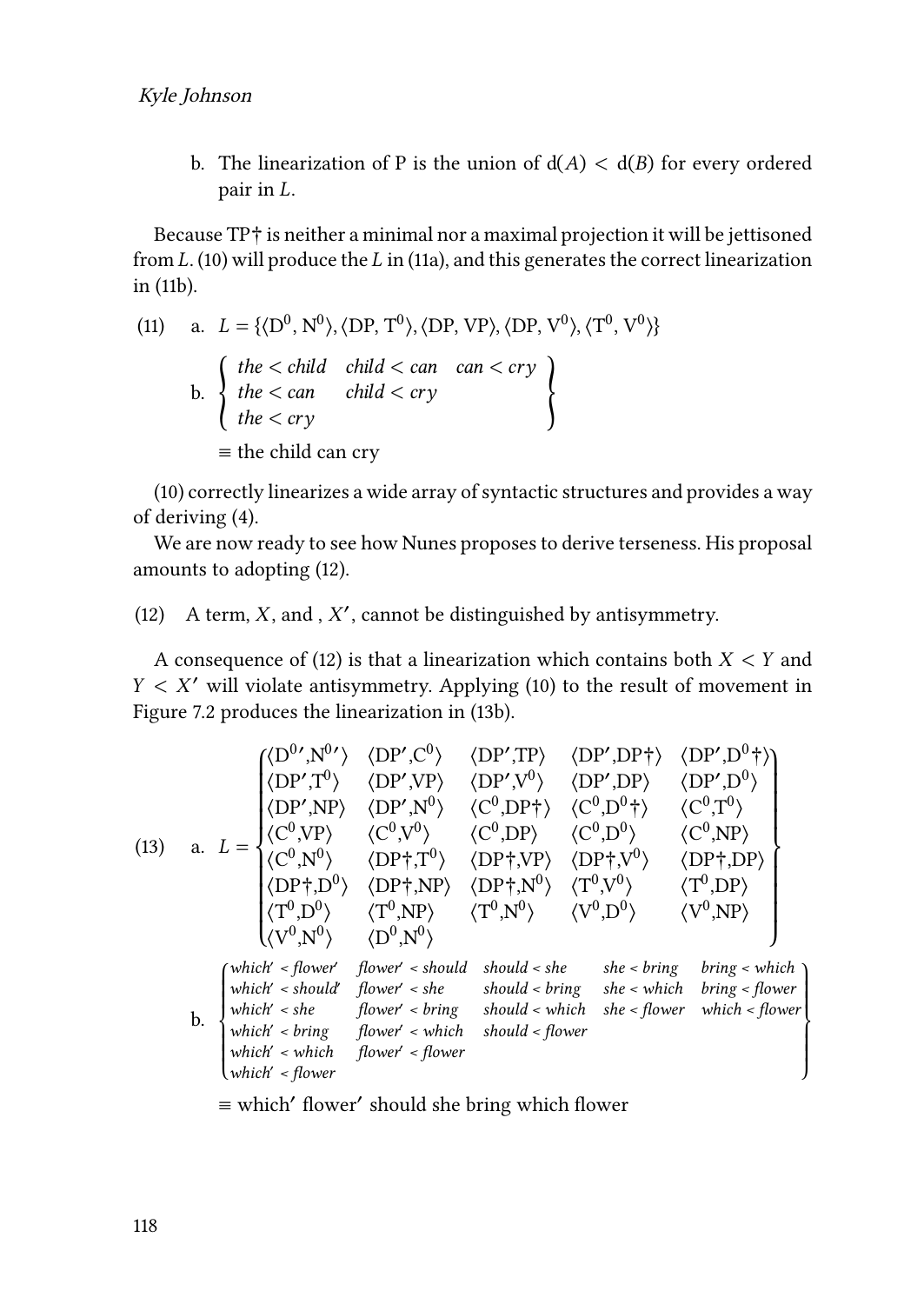Because of the existence of *which'*<*bring* and *bring*<*which* in([13b](#page-5-3)), along with many other such pairs, antisymmetry is violated.

This derives the impossibility of speaking a moved term in both of the places it occupies, but something more is needed to produce the string that actually arises. Nunes suggests that this involves a movement-specific deletion operation which removes orderings from a linearization. Applied to([13\)](#page-5-3), this deletion operation could remove orderings to form one of the strings in [\(14](#page-6-0)), all of which satisfy antisymmetry.

- <span id="page-6-0"></span>(14) a. which flower should she bring
	- b. which should she bring flower
	- c. flower should she bring which
	- d. should she bring which flower

Nunes assumes, and so shall I, that [\(14a](#page-6-0)) and [\(14](#page-6-0)d) are possible outcomes – some languages choosing one or the other – but that [\(14](#page-6-0)b) and([14c](#page-6-0)) are not. To block these two outcomes, Nunes makes two assumptions. First the deletion operation in question applies not to a linearization – it doesn't remove elements of the set in([13\)](#page-5-3) for instance – but to the syntactic structure being linearized. It removes the linearization statements corresponding to the phrases and heads that populate a syntactic representation. I'll formulate Nunes' condition, which he calls *chain reduction*, to reflect this.

(15) Chain reduction

Chain reduction applied to  $d(X)$  deletes every ordered pair in a linearization that contains a word in  $d(X)$ , X a head or phrase.

Toform the strings in  $(14)$  $(14)$ , chain reduction will delete from  $L$  the ordered pairs indicated in([16\)](#page-6-1).

- <span id="page-6-1"></span>(16) a. To form [\(14](#page-6-0)a), chain reduction applies to d(DP).
	- b. To form [\(14](#page-6-0)b), chain reduction applies to  $d(NP')$  and  $d(D<sup>0</sup>)$ .
	- c. To form [\(14](#page-6-0)c), chain reduction applies to  $d({\rm D}^{0'})$  and  $d({\rm NP})$ .
	- d. To form [\(14](#page-6-0)a), chain reduction applies to  $d(DP')$ .

The second assumption Nunes makes is that there is an economy condition that favors fewer targets for chain reduction.

(17) Economy

Let  $N$  be the number of terms that an instance of chain reduction,  $R$ , applies to. Block  $R$  if its  $N$  is greater than the  $N$  for another  $R$  that satisfies antisymmetry.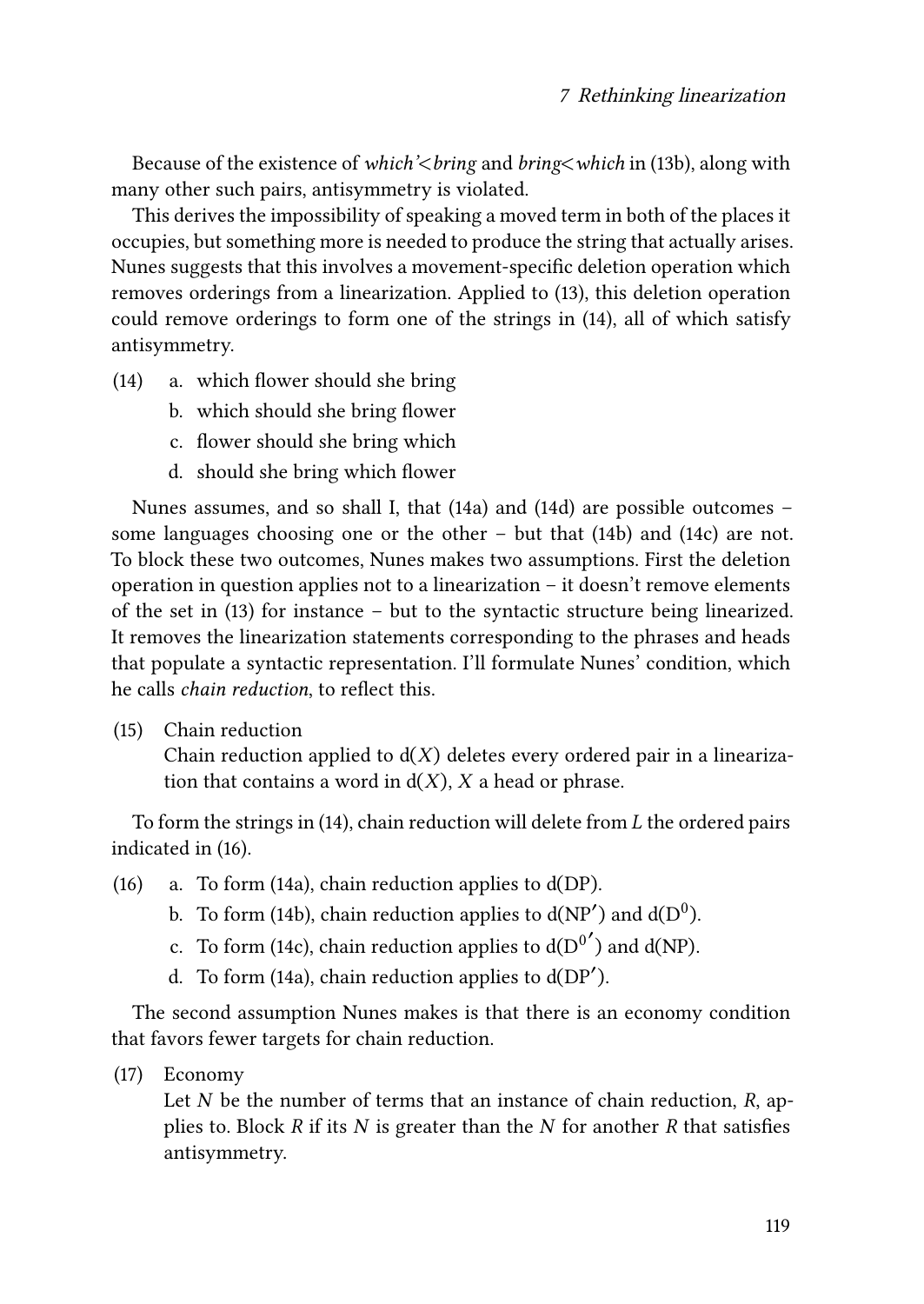Economy will block the applications of chain reduction in([16b](#page-6-1)) and [\(16c](#page-6-1)) because of the equally antisymmetry compliant applications of chain reduction in [\(16](#page-6-1)a) and([16d](#page-6-1)).

There are a variety of successes for this method of deriving terseness, and I will not challenge it. Instead, I will focus on understanding([12\)](#page-5-2). Why is antisymmetry unable to distinguish a term from its copy?

### **3 Multidominance**

A simple way of explaining why a term and its copy are the same thing for antisymmetry is that they *are* the same thing. Rather than modeling movement as an operation that creates a copy of a term and puts that term in an additional position, we could model movement as an operation that puts one term in two positions. This is a thesis that [Engdahl \(1980\)](#page-22-5), [Starke \(2001\),](#page-22-7) [de Vries \(2007\)](#page-22-8), [Gärt](#page-22-9)[ner \(2002\),](#page-22-9) among others, have suggested.

An immediate problem with this view, though, is that it leads to the expectation that the denotation a phrase has will be the same in both of the positions movement relates it to. Consider, for instance, a way of representing this thesis that allows one term to have two positions in a phrase marker. That would give Figure [7.2](#page-2-0) the representation in Figure [7.3.](#page-8-0)

There is evidence that the semantics of constituent questions of this kind must be able to involve a binder/variable relation. In principle, we want phrasal movement to be able to cause a moved phrase to bind a variable in the position it moves from. The representation in Figure [7.3](#page-8-0) makes that possibility obscure. The single phrase, *which flower*, would not seem to be able to simultaneously have the meaning of a variable and the meaning of the term that binds that variable.<sup>4</sup> We want to define "copy of" so that it gives the equivalent of Figure [7.3](#page-8-0) for antisymmetry, but not for the meanings involved.

In [Johnson 2012,](#page-22-10) I argue that the solution to this dilemma comes from recognizing that there can be material in the higher position that is not part of the term that has moved. If we represent this additional material with "Q," then Figure [7.3](#page-8-0) can be replaced by Figure [7.4.](#page-9-0)

Depending on the kind of semantic relation involved, we can credit the denotation of  $Q^0$  with being responsible for creating a binder out of the higher phrase. See [Johnson 2012](#page-22-10) for details. I will assume that movement is an operation that puts one term in two positions, but that it does so always in a way parallel to Figure [7.4](#page-9-0). The moved item is part of a larger term in the higher position.

<sup>4</sup>But see [Engdahl \(1986\)](#page-22-11) for a method.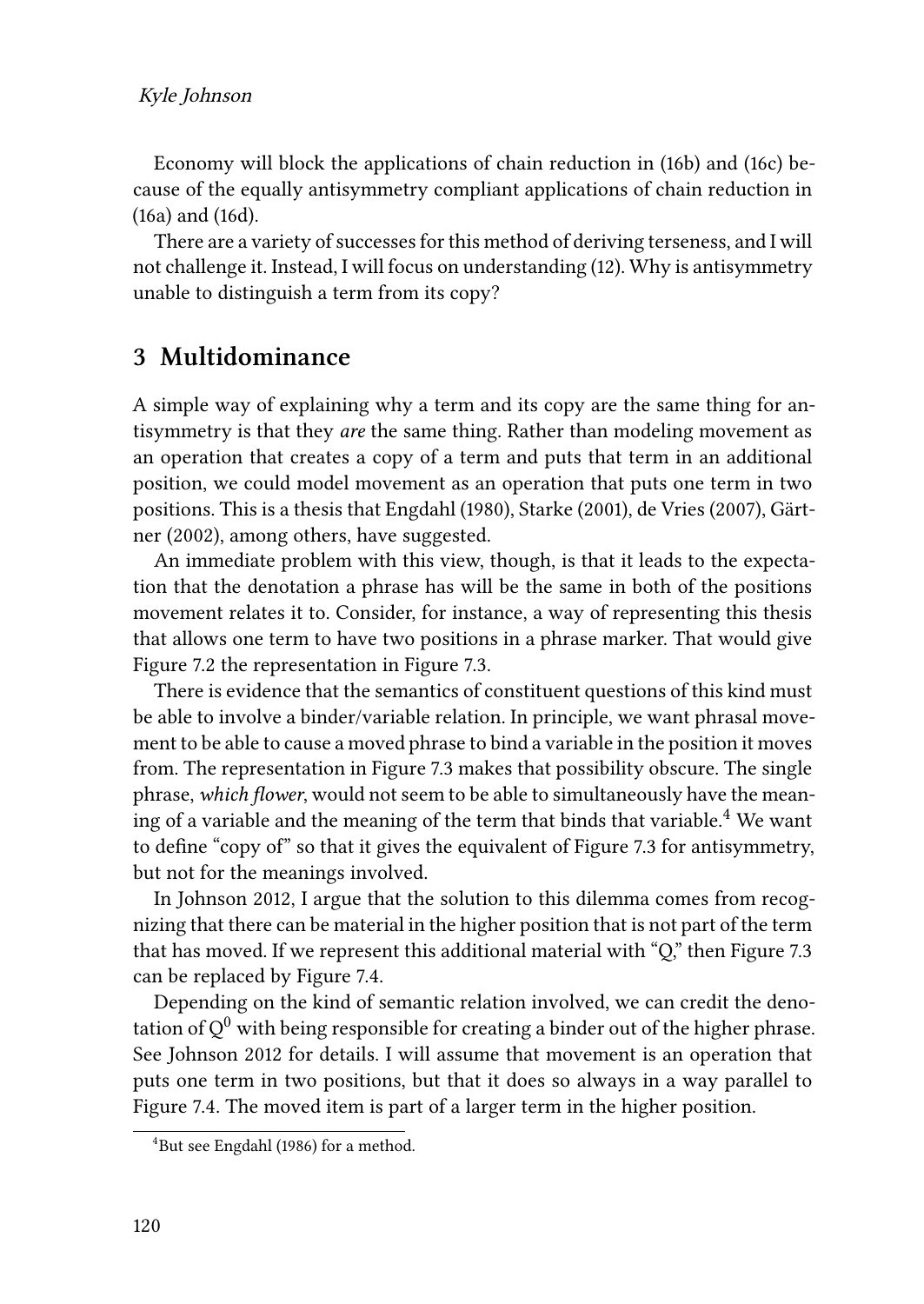<span id="page-8-0"></span>

Figure 7.3: Remerge structure

Adopting this view requires a recasting of Nunes' method of deriving terseness. We cannot rely on an operation like chain reduction to fix the violations of antisymmetry that movement will create as it will overshoot. To see this, consider how([10](#page-4-3)) will apply to Figure [7.4](#page-9-0); it produces the linearization in [\(18](#page-8-1)).

<span id="page-8-1"></span>(18) a. 
$$
L = \begin{cases} \langle X^{0},D^{0} \rangle & \langle X^{0},NP \rangle & \langle X^{0},N^{0} \rangle & \langle XP,C^{0} \rangle & \langle XP,C^{0} \rangle \\ \langle XP,TP \rangle & \langle XP,DP^{+} \rangle & \langle XP,D^{0}^{+} \rangle & \langle XP,T^{0} \rangle & \langle XP,VP \rangle \\ \langle XP,VP^{0} \rangle & \langle C^{0},DP^{+} \rangle & \langle C^{0},NP \rangle & \langle C^{0},VP \rangle & \langle C^{0},V^{0} \rangle \\ \langle DP^{+},VP^{0} \rangle & \langle DP^{+},DP^{0} \rangle & \langle DP^{+},DP^{0} \rangle & \langle DP^{+},NP \rangle \\ \langle DP^{+},NP^{0} \rangle & \langle T^{0},V^{0} \rangle & \langle T^{0},DP^{0} \rangle & \langle T^{0},DP^{0} \rangle & \langle T^{0},NP \rangle \\ \langle T^{0},N^{0} \rangle & \langle V^{0},D^{0} \rangle & \langle V^{0},NP \rangle & \langle V^{0},N^{0} \rangle & \langle D^{0},N^{0} \rangle \\ Q < \text{which} & \text{which} < \text{flower} & \text{flower} < \text{should} & \text{she} & \text{should} < \text{bring} \\ Q < \text{shell} & \text{which} < \text{should} & \text{flower} < \text{bring} & \text{should} < \text{which} \\ Q < \text{should} & \text{which} < \text{bring} & \text{flower} < \text{which} & \text{she} < \text{flower} & \text{bring} < \text{which} \\ Q < \text{bring} & \text{which} < \text{which} & \text{flower} < \text{flower} & \text{bring} < \text{flower} \\ \end{cases}
$$

≡ Q which flower should she bring which flower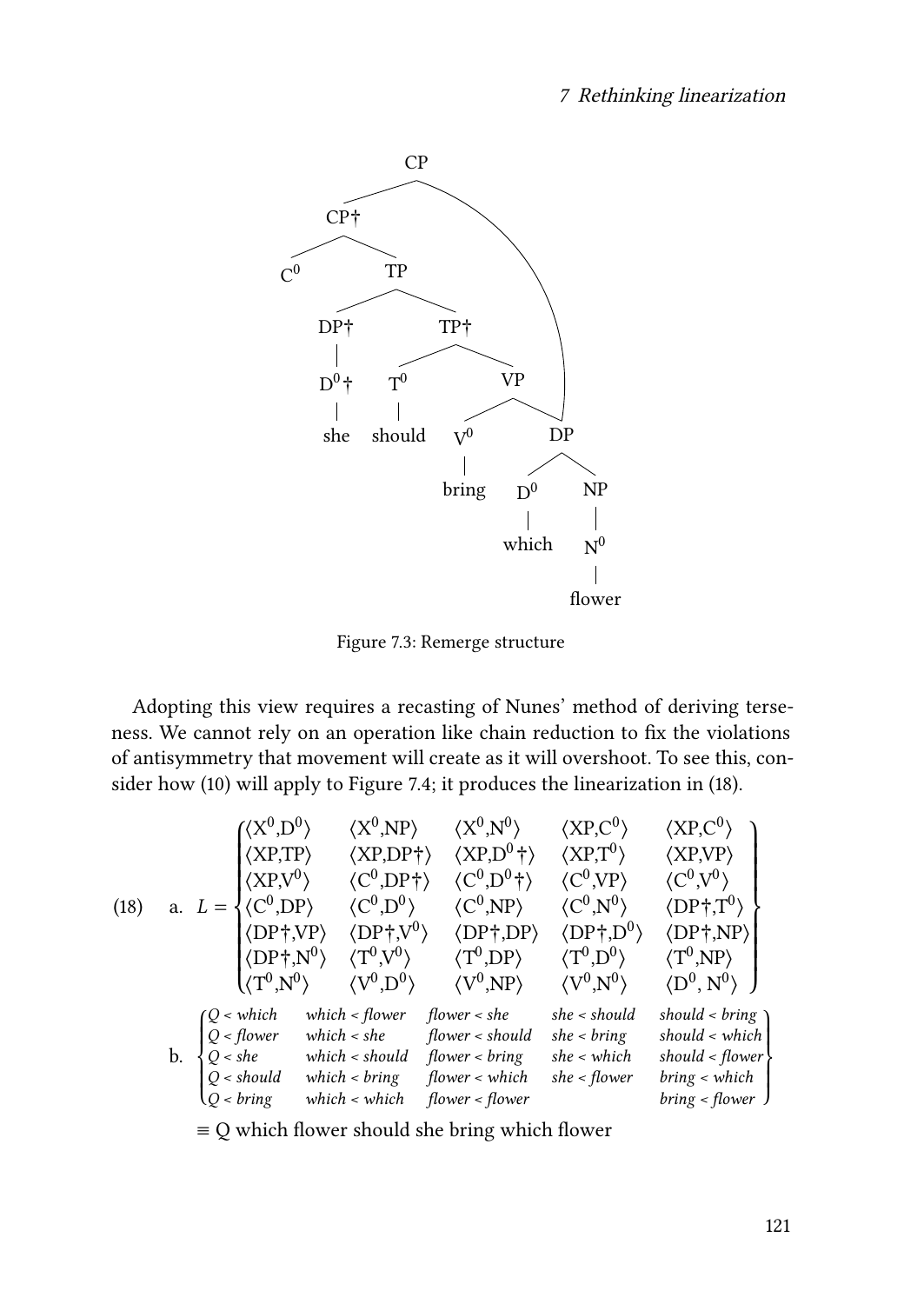<span id="page-9-0"></span>

Figure 7.4: Parallel Merge structure

There are numerous violations of antisymmetry in([18b](#page-8-1)) (e.g., *which*<*bring* and *bring*<*which*) as well as the arguably anomalous *which*<*which* and *flower*<*flower*. For chain reduction to remove these violations, it would have to apply to either d(XP) or d(DP). If it applies to d(DP),([18\)](#page-8-1) will lose all ordered pairs that have either *which* or *flower* in them, producing a linearization that is equivalent to([19\)](#page-9-1).

<span id="page-9-1"></span>(19) Q she should bring

If movement puts one thing in two places, thereby explaining([12\)](#page-5-2), then something must replace chain reduction in Nunes' explanation for terseness.

A minimal modification of Nunes' system would be to allow the pairs that go into  $L$  to be partial in a way that mimics chain reduction. Rather than removing ordering statements that produce a violation of antisymmetry, we can allow the linearization to avoid introducing them to begin with. [\(10\)](#page-4-3) becomes([20](#page-9-2)).

<span id="page-9-2"></span>(20) a. Let *L* be a set of pairs of heads and maximal projections,  $\langle A, B \rangle$ , in a phrase marker  $P$  such that  $A$  asymmetrically c-commands  $B$ .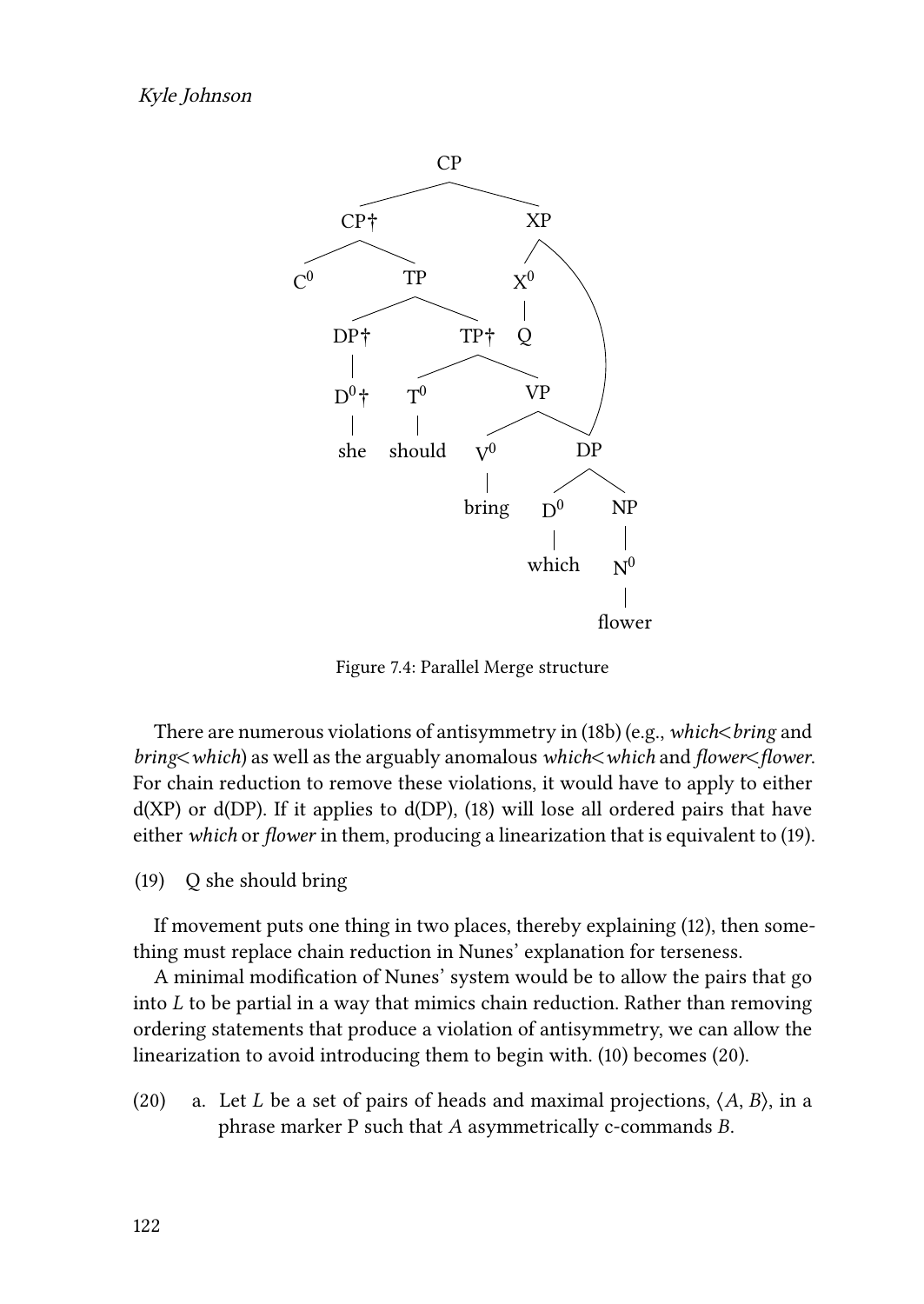b. The linearization of P is the union of  $d(A) < d(B)$  for every ordered pair in  $L$ .

Unlike [\(10](#page-4-3)a), which required that *L* contain  $\langle A, B \rangle$  for every *A* that asymmetrically c-commands  $B$ , [\(20a](#page-9-2)) allows  $L$  to contain a proper subset of such ordered pairs: all it requires is that  $L$  contain  $\langle A, B \rangle$  only if  $A$  asymmetrically c-commands $B.$  ([20](#page-9-2)) allows partial orderings, and so it will have to be coupled with something that ensures that every word in a syntactic representation end up in the linearization. This can be achieved by adopting another of [Kayne'](#page-22-4)s (1994)'s well-formedness conditions:

(21) Totality

If a and b are words in P, then either  $a < b$  or  $b < a$  must be in the linearization of P.

[\(20\)](#page-9-2) will allow for the English linearization of Figure [7.4](#page-9-0)– in  $(22)$  $(22)$  $(22)$  – and totality will prevent incomplete outcomes like([19\)](#page-9-1).

<span id="page-10-0"></span>(22) a. 
$$
L = \begin{cases} \langle X^{0}, D^{0} \rangle & \langle X^{0}, N^{0} \rangle & \langle D^{0}, N^{0} \rangle & \langle XP, C^{0} \rangle & \langle XP, DP \uparrow \rangle \\ \langle XP, T^{0} \rangle & \langle XP, V^{0} \rangle & \langle C^{0}, DP \uparrow \rangle & \langle C^{0}, T^{0} \rangle & \langle C^{0}, V^{0} \rangle \\ \langle DP \uparrow, T^{0} \rangle & \langle DP \uparrow, V^{0} \rangle & \langle T^{0}, V^{0} \rangle \end{cases}
$$
  
b. 
$$
\begin{cases} Q < which \quad which < flower \quad flower < she \quad she < should \quad should < bring \\ Q < show < which < should \quad flower < bring \\ Q < should \quad which < bring \end{cases}
$$

 $\equiv$  Q which flower she should bring

Moreover,([20\)](#page-9-2) will also correctly block([14b](#page-6-0)) and [\(14c](#page-6-0)), in which *which* and *flower* are linearized in non-contiguous positions. This is because for totality to be satisfied, XP must be in  $L$ . Only if XP is in  $L$  will Q get linearized with all the words that are not in XP. But once XP is in L, all of the words in XP (i.e., Q, which and *flower*) will be linearized in the same way to every word not in XP. A feature of([20\)](#page-9-2) is that it enforces contiguity on any phrase that enters  $L<sup>5</sup>$ 

<span id="page-10-1"></span>(23) Contiguity

A linearization is contiguous if for every phrase, XP, in L, if  $b \notin d(XP)$ , then  $b < a$  or  $a < b$  for every  $a \in d(XP)$ .

<sup>&</sup>lt;sup>5</sup>There is a very close resemblance between contiguity and the central condition in Lisa [Selkirk'](#page-22-12)s (2011) match theory, which requires that phrases map onto prosodic units that contain every word within them. A tantalizing prospect is to reduce contiguity to this condition on the syntax/prosody mapping.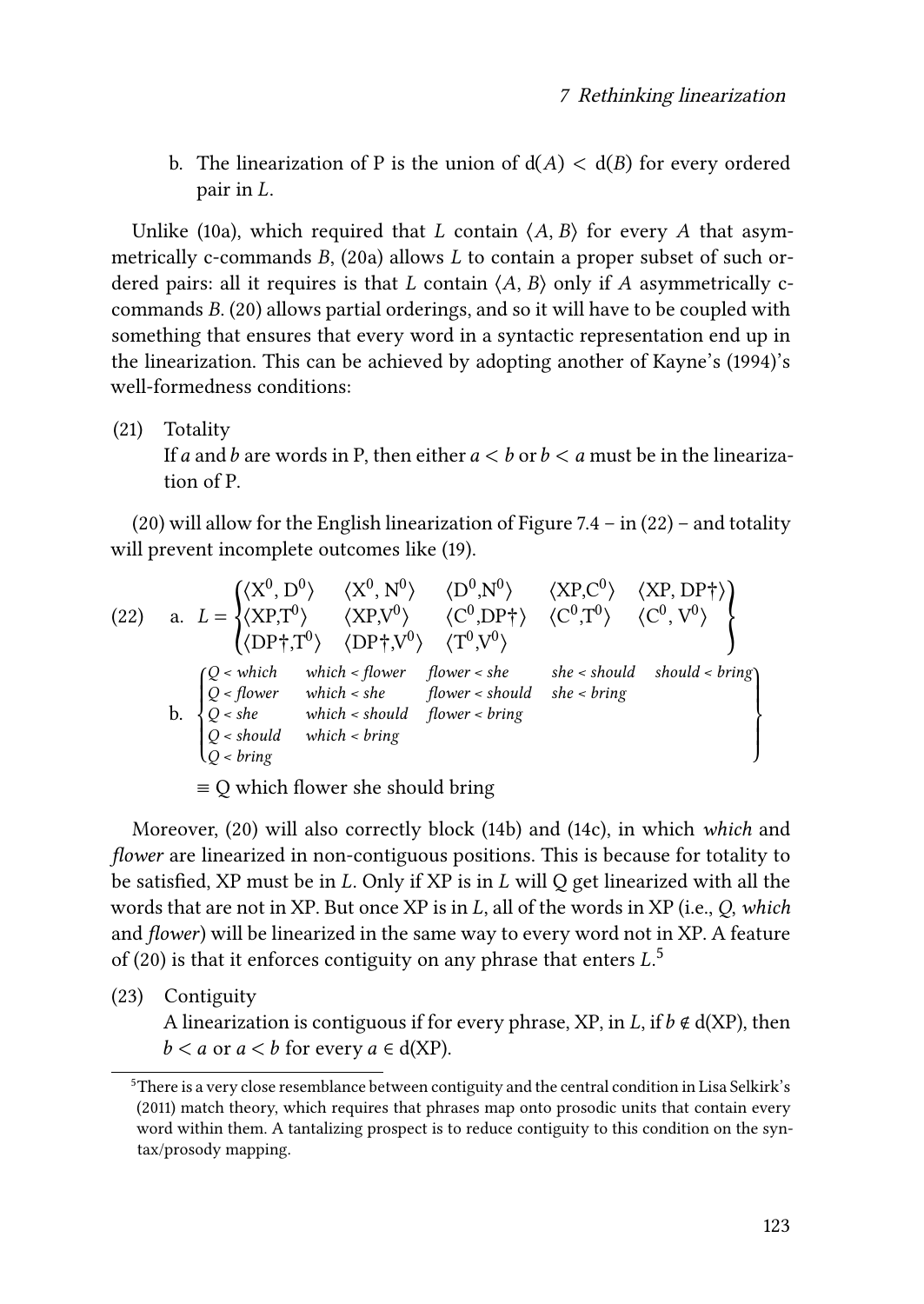#### Kyle Johnson

An interesting feature of movement is that it creates structures which violate a stronger form of contiguity, one that holds of every phrase in a structure, not just those used to form a linearization. This stronger form of contiguity is quite widely honored by linearization; we should have an account for why it is relaxed just for movement structures.([20\)](#page-9-2) takes a step towards doing this by letting contiguity hold not of the entire phrase marker, but of the subset of phrases chosen from that phrase marker to base a linearization on. Totality forces this subset to be sufficiently representative, spreading contiguity among the non-moved parts of the phrase marker. The moved parts of a phrase marker are allowed to violate contiguity because there is a way of satisfying totality without considering all the positions they are in.

Unfortunately, this feature of [\(20\)](#page-9-2) prevents any other linearization of Figure [7.4](#page-9-0), including the one Nunes' theory countenanced in([24](#page-11-0)).

<span id="page-11-0"></span>(24) Q she should bring which flower

In general, if phrasal movement creates a structure in which, like Figure [7.4,](#page-9-0) the moved phrase is part of a larger phrase in the higher position, then [\(20\)](#page-9-2) will not allow covert movement.

What this section shows is that it's possible to preserve much of the linearization algorithm that Nunes uses to explain terseness, while giving a natural and simple explanation for why antisymmetry should treat a moved term as if it's one thing in two positions. Kayne called his linearization algorithm the *linear correspondence axiom*, or LCA. Let's know this modified version of his algorithm as the *multidominant-friendly linear correspondence axiom*, or MLCA.

(25) MLCA

- a. Let *L* of P consist of pairs of minimal and maximal projections,  $\langle A, B \rangle$ , where  $A$  asymmetrically c-commands  $B$  in P.
- b. A linearization of P is the union of  $d(A) < d(B)$  for every  $\langle A, B \rangle$  in L of P.
- c.  $d(\alpha) =_{def} all the words dominated by \alpha$ .
- (26) Antisymmetry

A linearization of P cannot contain both  $a < b$  and  $b < a$ .

(27) Totality

A linearization of P must contain  $a < b$  or  $b < a$  for every pair of words  $a, b$  in P.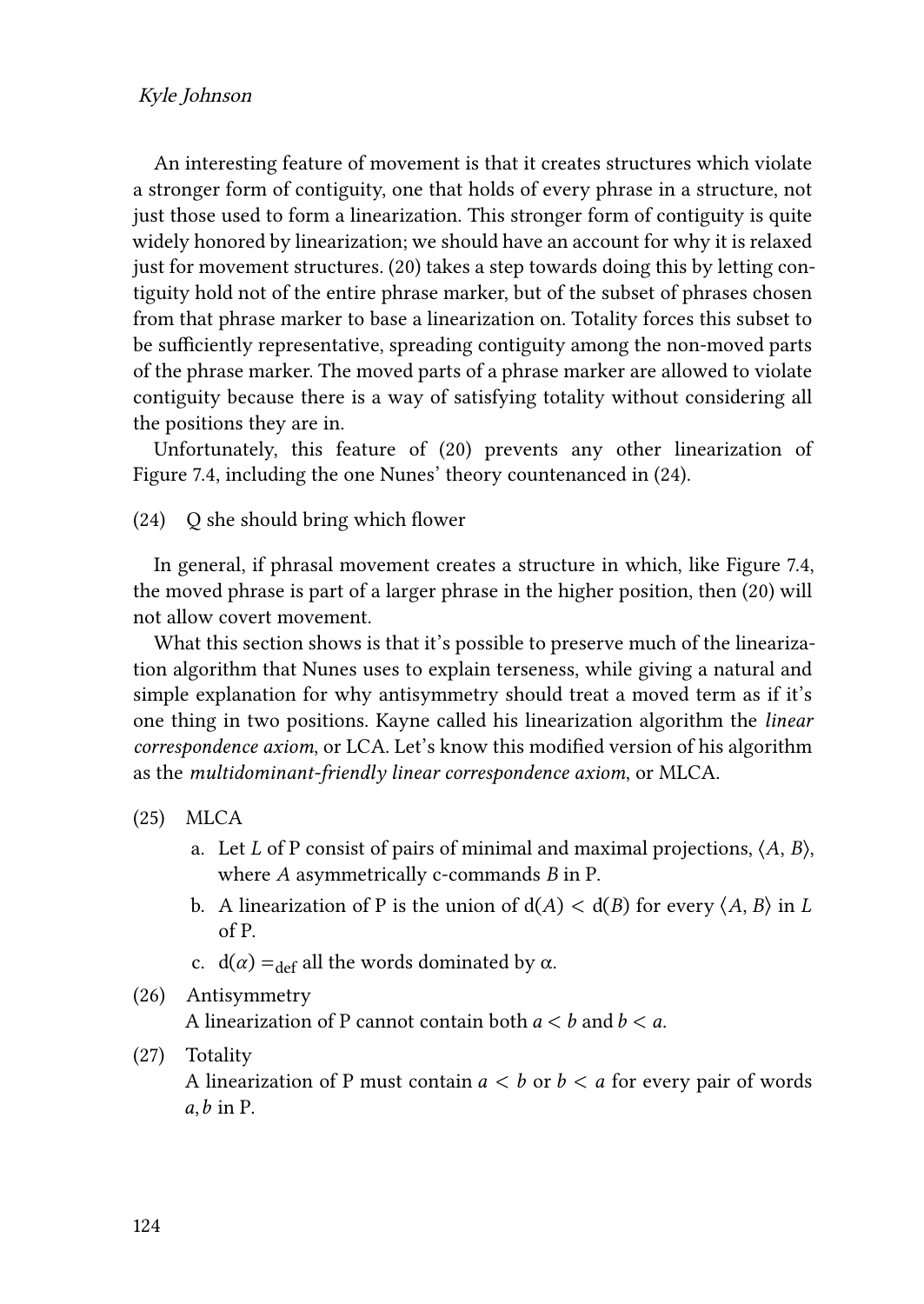The MLCA has properties which should be regarded as features. Some of them are([28](#page-12-0)).

- <span id="page-12-0"></span>(28) MLCA Features
	- a. Preserves the goal of Kayne's LCA, i.e. the generalization in([4\)](#page-3-0).
	- b. Enforces contiguity on a moved phrase (i.e., blocks [14b](#page-6-0)–c).
	- c. Derives terseness.
	- d. Produces linearizations corresponding to overt movement.

It also has a property that could be regarded a bug. If movement has the properties I argued for [\(Johnson 2012\)](#page-22-10), then it will not allow for a linearization that corresponds to covert movement. I regard that as a bug, and so I will offer an alternative linearization scheme in the next section.

## **4 Paths**

If a structure like Figure [7.4](#page-9-0) is to be able to linearize into covert movement, i.e. a string in which *which flower* follows *bring*, then it will be necessary to allow *Q* and *which flower* to end up non-contiguous. This means that the linearization algorithm cannot prevent *Q* from getting into the linearization unless everything else in d(XP) gets ordered the same way to the things that XP asymmetrically ccommands. We must let *Q* get into the linearization without using XP's position to do so. I cannot see a way of doing that which preserves Kayne's program, so I will abandon [\(4\)](#page-3-0) as a goal of the linearization scheme.<sup>6</sup> What shouldn't be abandoned, though, is contiguity which seems to be a general truth about how syntactic structures map onto strings. If movement employs multidominant representations, contiguity must be relaxed, but only just where multidominance arises. So my goal will be to devise a linearization algorithm which preserves contiguity in all those cases where multidominance (aka movement) doesn't arise and explain why it selectively permits violations where multidominance does arise.

Contiguity is typically conceived of as a relationship between dominance relations and contiguous strings and this is how I've stated it in [\(23](#page-10-1)). It enforces the law in([29](#page-12-1)).

<span id="page-12-1"></span>(29) If words  $a_1, \ldots, a_n$  are dominated by a phrase XP (= d(XP)), then  $a_1, \ldots, a_n$ will form a contiguous substring in the linearization.

<sup>6</sup> See [Abels & Neeleman 2012](#page-22-13) for another direction to pursue.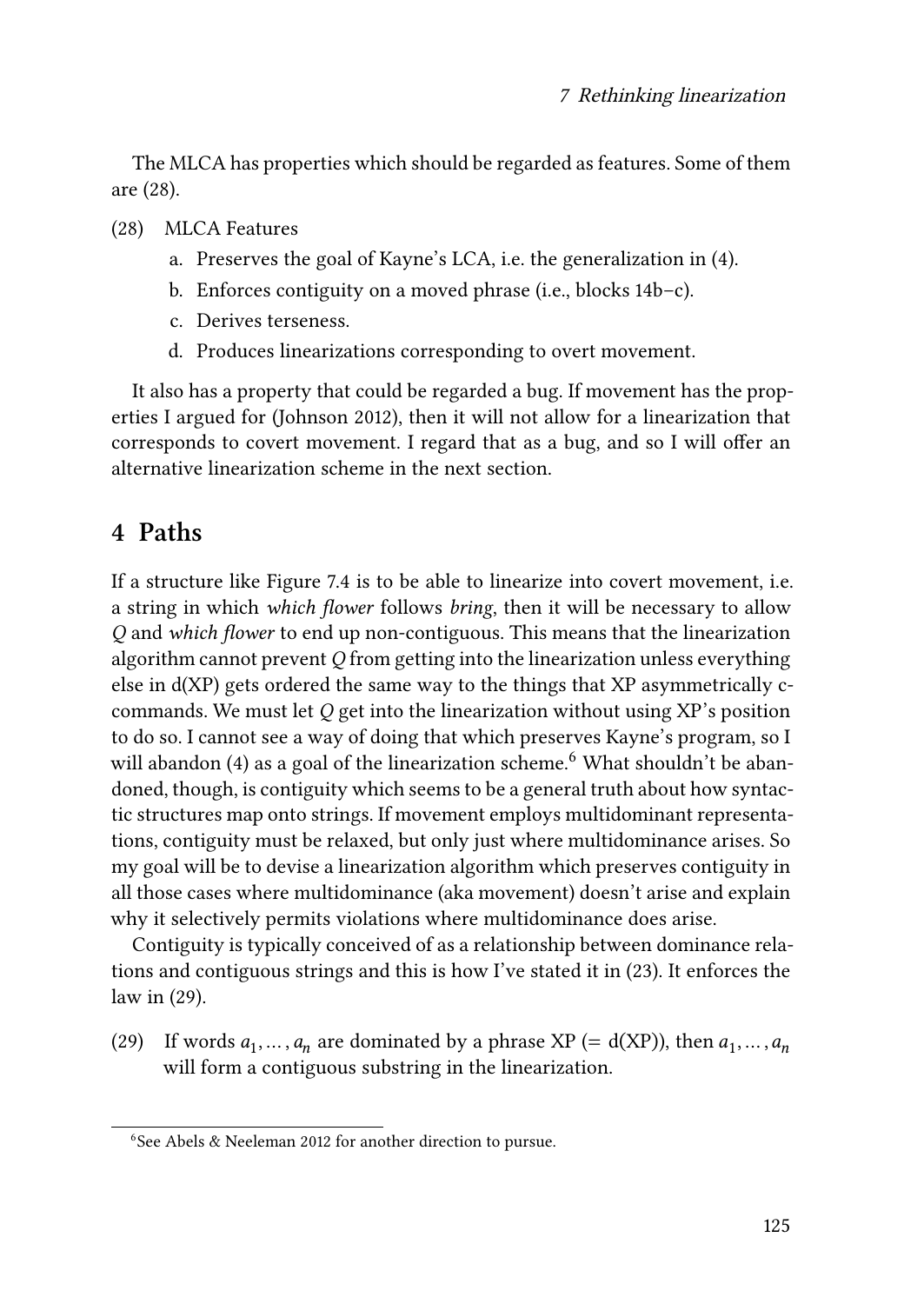#### Kyle Johnson

For standard phrase markers that don't have multidominance in them, an equally valid way of stating the law that contiguity enforces is([30\)](#page-13-0).

<span id="page-13-0"></span>(30) If phrase  $XP_1$  dominates phrase  $XP_2$ , then the words in  $XP_2$  (i.e.,  $d(XP_2)$ ) will form a contiguous substring of the string formed by the words in  $XP<sub>1</sub>$  $(i.e., d(XP<sub>1</sub>)).$ 

Indeed, the transitive closure of([30](#page-13-0)) holds for phrase markers that obey contiguity and don't contain multidominance.

<span id="page-13-1"></span>(31) Let  $p = (XP_1, XP_2, ..., XP_n)$  be a series of phrases such that every  $XP_i$  in  $p$ is dominated by every XP $_{j\leq i}$  in  $p.$  For every  $p$  in a phrase marker, d(XP<sub>i</sub>) must be a contiguous substring of  $d(XP_{i\leq i})$  for every XP in  $p$ .

(NB: "dominance" and "substring" are reflexive.)

I will call a series of phrases that form a  $p$ , a *path*.

Interestingly,([31\)](#page-13-1) isn't obeyed in a phrase-marker that allows for multidominant representations. To see this, consider Figure [7.5](#page-14-0) and the linearization of Figure [7.5](#page-14-0) that corresponds to overt movement, in([32](#page-13-2)).

<span id="page-13-2"></span>(32) *Overt movement linearization:*

Q which flower she should bring here

Two paths that contain DP and NP in Figure [7.5](#page-14-0) are([33\)](#page-13-3).

- <span id="page-13-6"></span><span id="page-13-4"></span><span id="page-13-3"></span>(33) a. *Paths for NP:*
	- i. (NP,DP,VP†,VP,TP†,TP,CP†,CP)
	- ii. (NP,DP,XP,CP)
	- b. *Paths for DP:*
		- i. (DP,VP†,VP,TP†,TP,CP†,CP)
		- ii. (DP,XP,CP)

<span id="page-13-7"></span><span id="page-13-5"></span>([32\)](#page-13-2) makes([33a-i](#page-13-4)) and [\(33b-i](#page-13-5)) violate([31\)](#page-13-1); neither *flower* (=d(NP)) nor *which flower* (=d(DP)) are contiguous substrings of d(TP) (=*she should bring which flower here*), d(TP†) (=*should bring which flower here*), d(VP) (=*bring which flower here*) or d(VP†) (=*bring which flower*). If contiguity were to be expressed in a way that derives([31\)](#page-13-1), then only covert movement operations would be permitted. That's not a desirable outcome. Notice, however, that if the paths in [\(33a-i](#page-13-4)) and [\(33b-i](#page-13-5)) are ignored, the linearization in([32](#page-13-2)) doesn't violate [\(31](#page-13-1)). Conversely, the paths in [\(33a-ii](#page-13-6)) and [\(33b-ii\)](#page-13-7) violate([31\)](#page-13-1) if the linearization is([34\)](#page-14-1).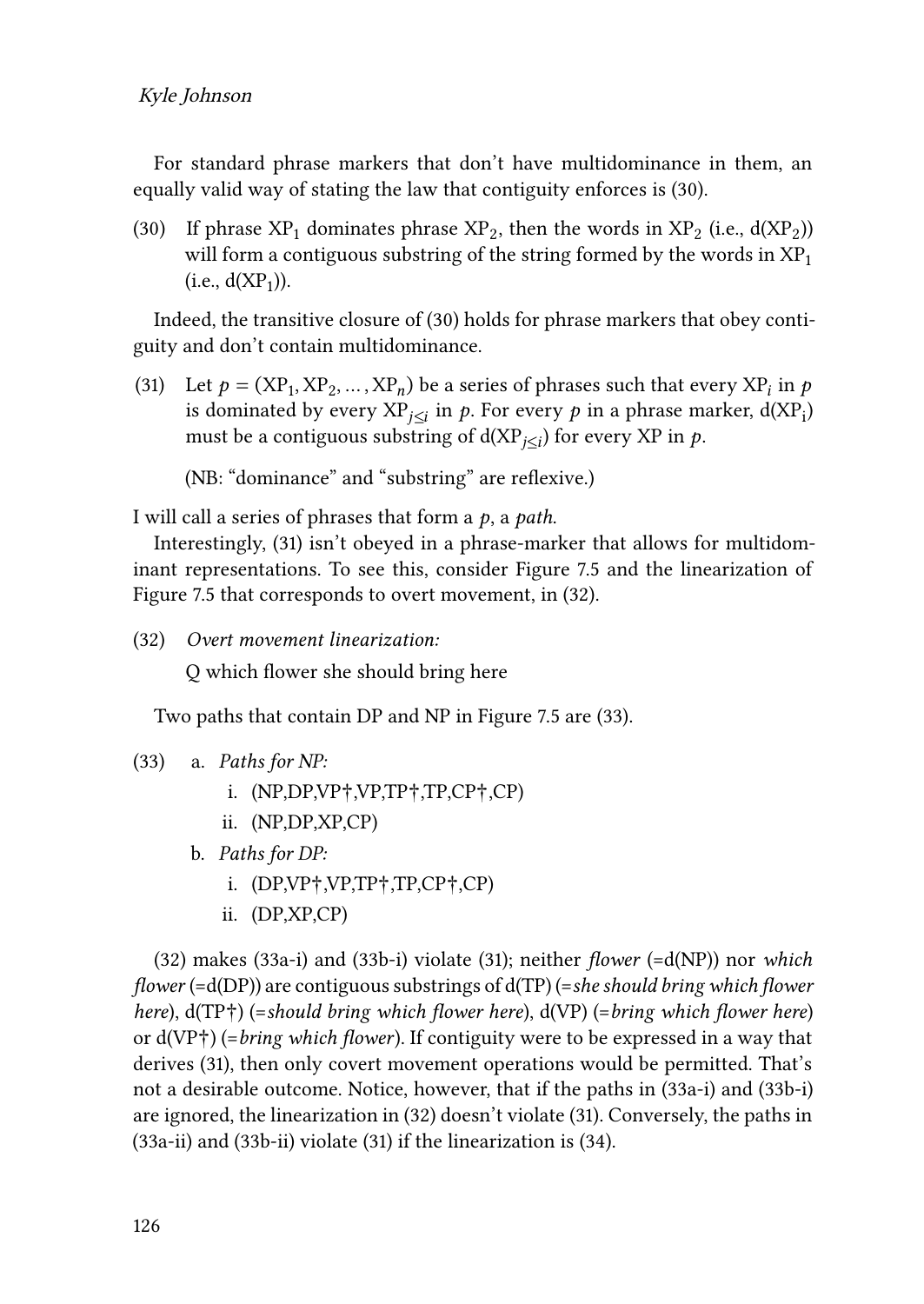<span id="page-14-0"></span>

Figure 7.5: Wh-movement structure

#### <span id="page-14-1"></span>(34) Q she should bring which flower here

Under this linearization, neither d(NP) (=*flower*) nor d(DP) (=*which flower*) are contiguous substrings of d(XP) (=*Q which flower*). This linearization doesn't violate [\(31](#page-13-1)), however, if the paths in [\(33a-ii\)](#page-13-6) and [\(33b-ii](#page-13-7)) are ignored. Paths give us a way, then, of linearizing a phrase that is in two positions in either one of those positions. We can use paths to make movement overt or covert.

The linearization algorithm I will propose is based on paths. As we've seen, framing contiguity in terms of paths in the way that([31\)](#page-13-1) does leaves its effects unchanged for phrase markers that don't have multidominance in them, but has useful effects in situations where multidominance arises. The role that asymmetric c-commanding phrases have in the MLCA will be taken up by paths in my algorithm. Words will get into a linearization by virtue of the paths they have, and so I will state totality in terms of paths too. This will also allow a phrase marker that has multidominance, and therefore more than one path for a word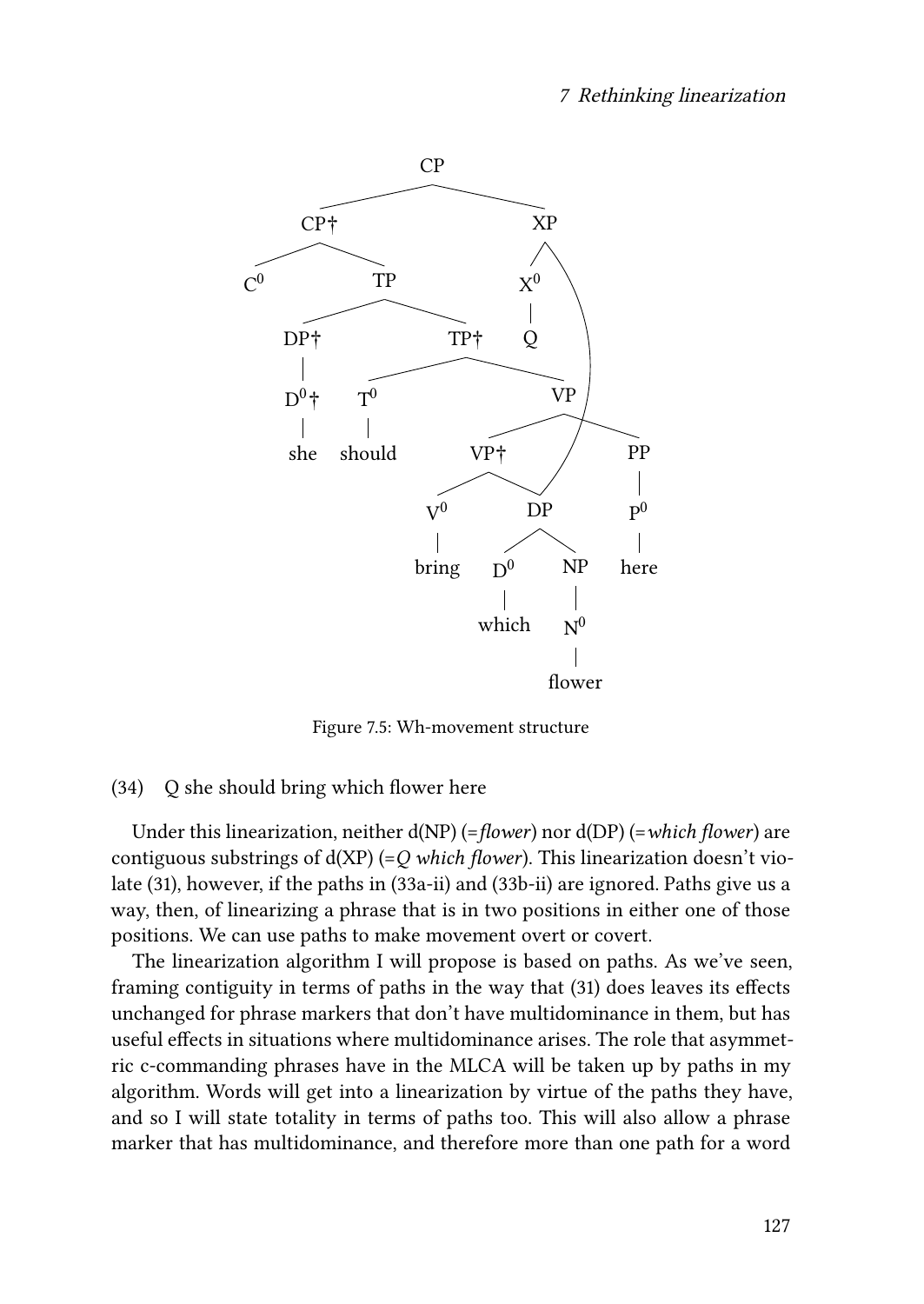#### Kyle Johnson

or group of words, to satisfy totality by choosing just one of those paths. Finally, because the formalism for representing linearizations is a set of ordered pairs, [\(31](#page-13-1)) will have to be expressed in a way that references those ordered pairs rather than the strings they correspond to. Here, then, is a system that does those things.<sup>7</sup>

- (35) Path correspondence axiom (PCA)
	- a. Let  $p(w)$ =(XP<sub>1</sub>, XP<sub>2</sub>,..., XP<sub>n</sub>), a path, be the set of phrases that dominate  $w$ , a word, and include the root phrase such that every  $\rm{XP}_i$  is dominated by every  $XP_{i\leq i}$ .
	- b.  $\Pi(P)$  is a set of paths formed from the words in P.
	- c. d(XP) is the set of ws such that XP is in  $p(w)$ . d(w) is w.
	- d. If p, a path, is in  $\Pi$ , then for every  $XP \in p$ , either  $a < b$  or  $b < a$  is in the linearization, for all  $a \in d(XP)$  and  $b \in d(\beta)$ ,  $\beta$  XP's sister.
	- e. Totality For every w in P,  $\Pi(P)$  must contain  $p(w)$ .

<span id="page-15-0"></span>Totality requires that every word in a sentence be associated with a path that isused to linearize it. The sum of these paths is  $\Pi$ . For each of these paths, ([35d](#page-15-0)) then introduces contiguity-preserving ordered pairs into the linearization.([35d](#page-15-0)) doesn't make the language particular correct choices – that must come from a part of the linearization scheme that fixes the choices among the cross-linguistic word-orders – but it limits those choices to just ones that satisfy contiguity.

We'll look at two case studies to see how the PCA does its job. Consider first a vanilla phrase-marker with no multidominance.

<span id="page-15-1"></span>

For each of the words in([36\)](#page-15-1), there is only one path. Consequently, the smallest Π that satisfies totality is([37\)](#page-16-0).

 $7$ Note that the PCA does not need antisymmetry to derive terseness. It follows from the part of the PCA that enforces contiguity. Indeed, it could be that the PCA derives antisymmetry.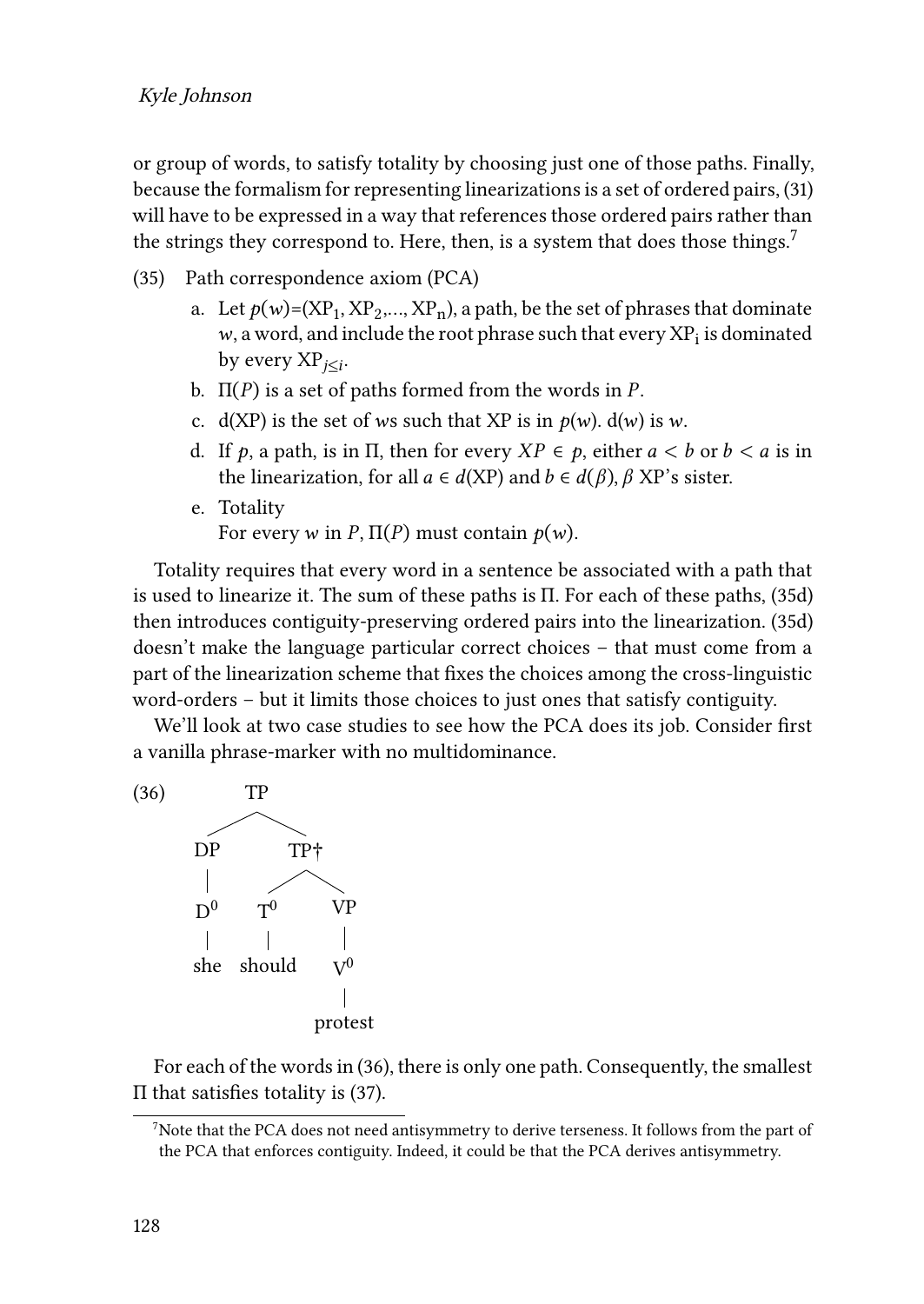- <span id="page-16-0"></span>(37) a.  $p(she) = {DP, TP}$ 
	- b.  $p(\text{should}) = \{TP\}$ , TP $\}$
	- c.  $p(\text{protest}) = \{VP, TP^+, TP\}$

From these paths, we can calculate  $d$ , which relates phrases to the words that arelinearized by  $(35d)$  $(35d)$  $(35d)$ . The *d* of a phrase are all the words that contain that phrase in its path.

- <span id="page-16-1"></span>(38) a.  $d(TP) = \{she, should, protest\}$ 
	- b.  $d(DP) = \{she\}$
	- c.  $d(TP\dagger) = \{should, protest\}$
	- d.  $d(VP) = \{protest\}$

[\(35d\)](#page-15-0) requires that each of the sets in([38\)](#page-16-1) map onto a contiguous substring in the linearization. For instance, for [\(35d\)](#page-15-0) to hold of TP<sup>+</sup>, all of the words in  $d(TP\dagger)$ (i.e., *should* and *protest*) must be ordered in the same way to the words in TP†'s sister: (DP) (i.e., *she*). Every phrase that is in some word's path will be subject to this requirement, and so every word will be part of a series of phrases that are contiguous, each larger phrase in that path mapping onto a larger contiguous superstring containing that word.

The PCA therefore allows for the linearizations of Figure [7.5](#page-14-0) in([39\)](#page-16-2).

- <span id="page-16-2"></span>(39) a. she should protest
	- b. should protest she
	- c. she protest should
	- d. protest should she

This is probably more possibilities than should be allowed –([39](#page-16-2)d) is a sufficiently rare way for a language to linearize this structure that we might want to block it – but it comes close to what's cross-linguistically available. I will assume that the language particular choices narrow this set down to the particular outcomes appropriate for any particular language. English (a head initial, Specifier initial language) chooses [\(39](#page-16-2)a).

The second case study is shown in Figure [7.6](#page-17-0). As we've seen, *which* and *flower* have two paths in Figure [7.6,](#page-17-0) and so the largest Π contains them both:

- <span id="page-16-3"></span>(40) a.  $p(which) = {DP, VP<sup>+</sup>, VP, TP<sup>+</sup>, TP, CP<sup>+</sup>, CP}$ 
	- b.  $p(\text{which}) = {\text{DP}, \text{XP}, \text{CP}}$
	- c.  $p(floatver) = {NP, DP, VP<sup>+</sup>, VP, TP<sup>+</sup>, TP, CP<sup>+</sup>, CP}$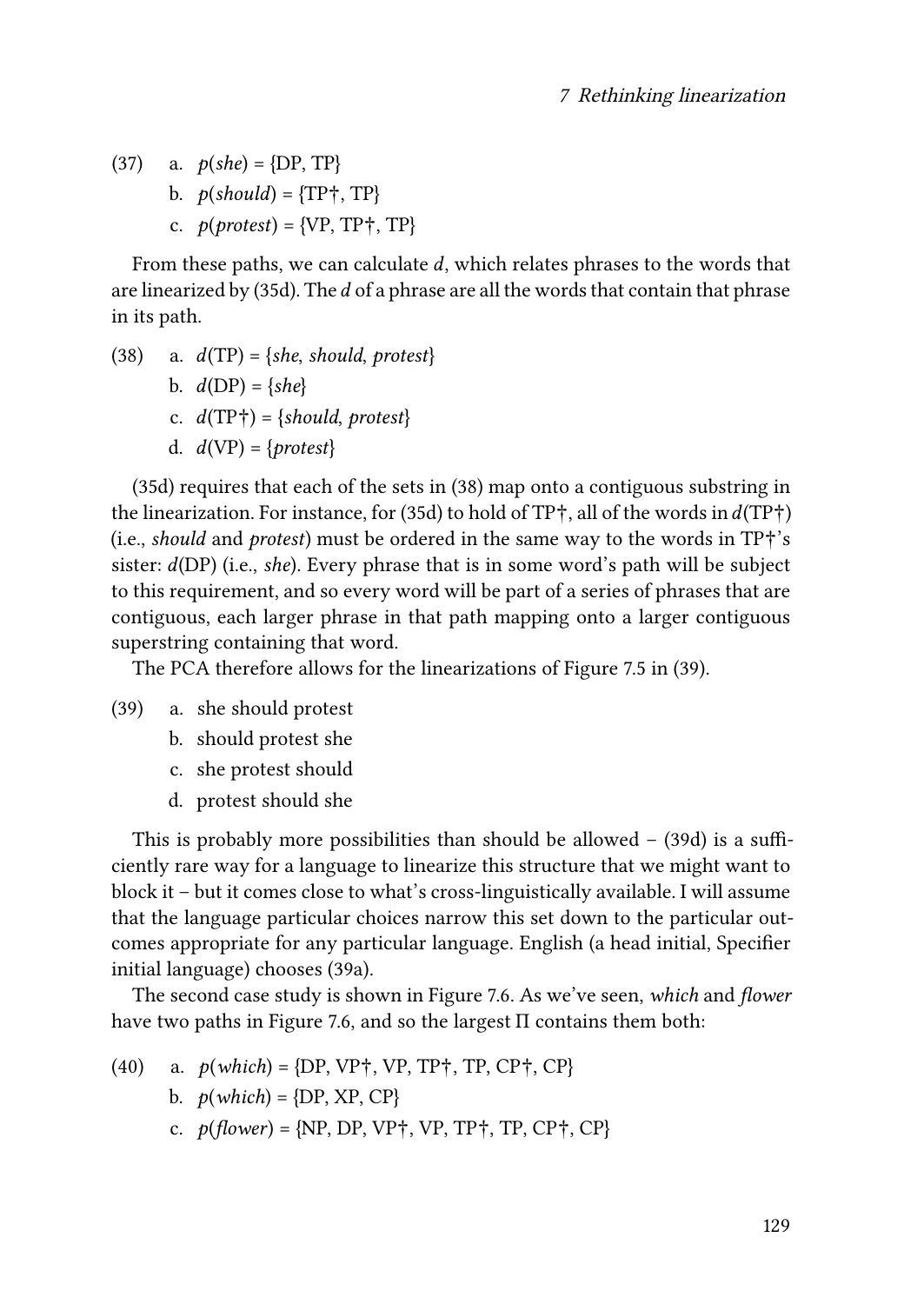<span id="page-17-0"></span>

Figure 7.6: Wh-movement structured (repeated from Figure [7.5\)](#page-14-0)

- d.  $p(flower) = {NP, DP, XP, CP}$
- e.  $p(bring) = {VP\uparrow, VP, TP\uparrow, TP, CP\uparrow, CP}$
- f.  $p(here) = {PP, VP, TP}, T, CP, CP}$
- g.  $p(should) = {TP\dagger, TP, CP\dagger, CP}$
- h.  $p(she) = {DP\uparrow, TP, CP\uparrow, CP}$
- i.  $p(Q) = {XP, CP}$

The values for  $d$  are:

<span id="page-17-1"></span>\n- (41) a. 
$$
d(CP) = \{she, should, bring, here, Q, which, flower\}
$$
\n- b.  $d(XP) = \{Q, which, flower\}$
\n- c.  $d(CP\dagger) = \{she, should, bring, here, which, flower\}$
\n- d.  $d(TP) = \{she, should, bring, here, which, flower\}$
\n- e.  $d(DP\dagger) = \{she\}$
\n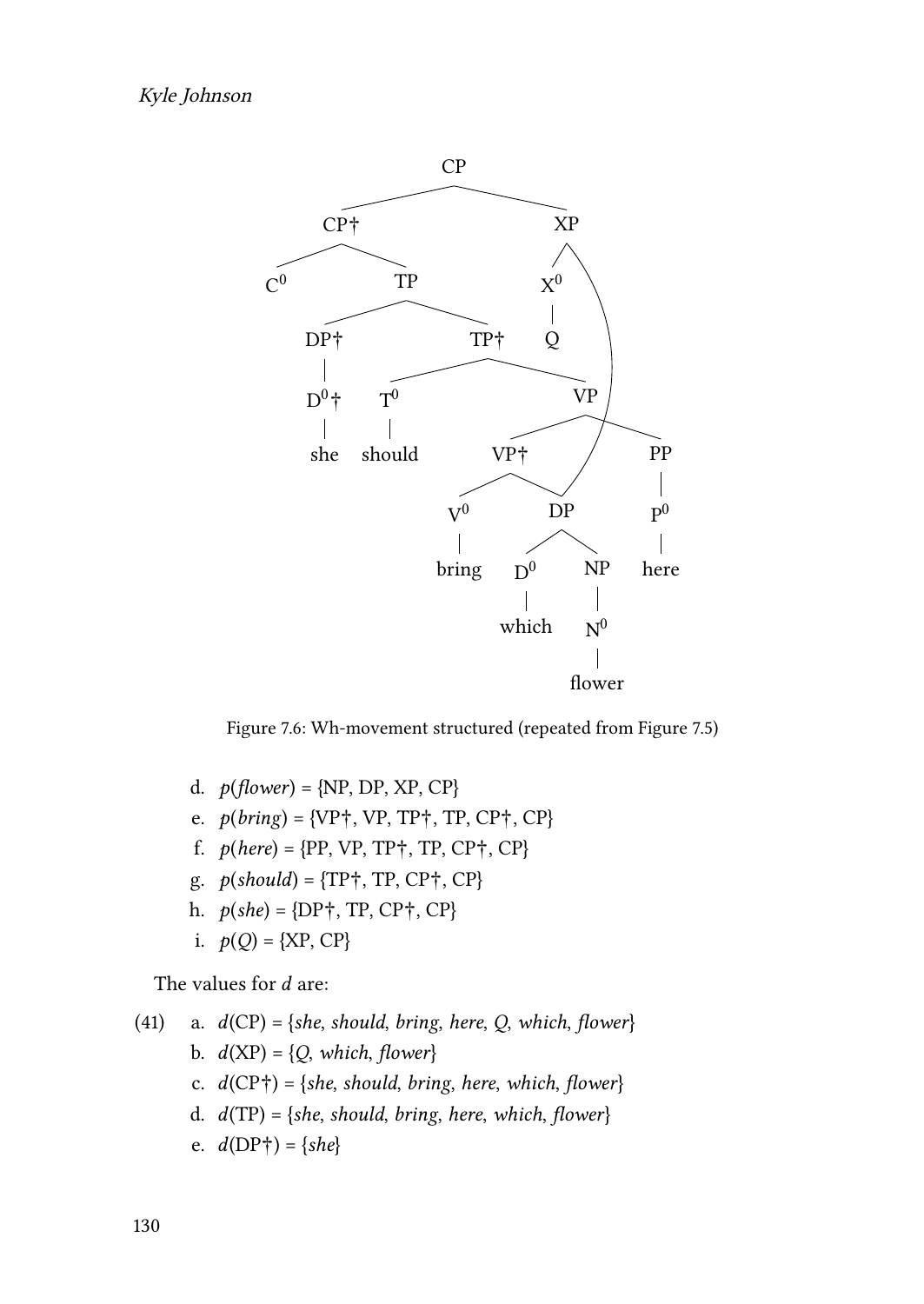- f.  $d(TP\dagger) = \{should, bring, here, which, flower\}$
- <span id="page-18-0"></span>g.  $d(VP) = \{bring, here, which, flower\}$
- <span id="page-18-1"></span>h.  $d(VP\dagger) = \{bring, which, flower\}$
- i.  $d(DP) = \{which, flower\}$
- i.  $d(NP) = \{flower\}$

[\(35d\)](#page-15-0) prevents almost all linearizations of [\(40\)](#page-16-3). It allows a linearization for this Π only under very narrow circumstances: when the language's word order settings would allow the multidominant phrase to be simultaneously contiguous to the sisters it has in both of its positions. Because of([41b](#page-17-1)),([35d](#page-15-0)) requires the linearization to have a contiguous string made from *Q, which* and *flower*. But because of [\(41g\)](#page-18-0) and([41h\)](#page-18-1), it also requires contiguous substrings made from {*bring, which, flower*} and {*bring, which, flower, here*}, which means the linearization must have one of the strings in [\(42\)](#page-18-2) in it.

- <span id="page-18-3"></span><span id="page-18-2"></span>(42) a. i. bring which flower here
	- ii. bring flower which here
	- b. i. here bring which flower
		- ii. here bring flower which
	- c. i. which flower bring here
		- ii. flower which bring here

<span id="page-18-4"></span>The strings in([42a](#page-18-2)) can't coexist in a linearization that also puts *Q* contiguous with {*which, flower*}. The strings in([42b\)](#page-18-3) and [\(42c\)](#page-18-4) can if nothing in larger phrases separates *Q*. For instance, the strings in [\(43](#page-18-5)) would satisfy([35d](#page-15-0)).

- <span id="page-18-5"></span>(43) a. Q which flower bring here should she
	- b. she should here bring which flower Q

I don't know of such a case, but I don't know of any harm in letting in this possibility. In general, though,([40\)](#page-16-3) is too large to have a viable outcome. A smaller Π will have to be chosen.

There are four other Πs that satisfy totality. They all give to *which* and *flower* just one path. One such Π chooses paths for *which* and *flower* that go through XP; another chooses paths for *which* and *flower* that go through VP† instead. The first of these is([44](#page-18-6)) and the second([45](#page-19-0)).

<span id="page-18-6"></span>(44) a.  $p(\text{which}) = {\text{DP}, \text{XP}, \text{CP}}$ b.  $p(flower) = {NP, DP, XP, CP}$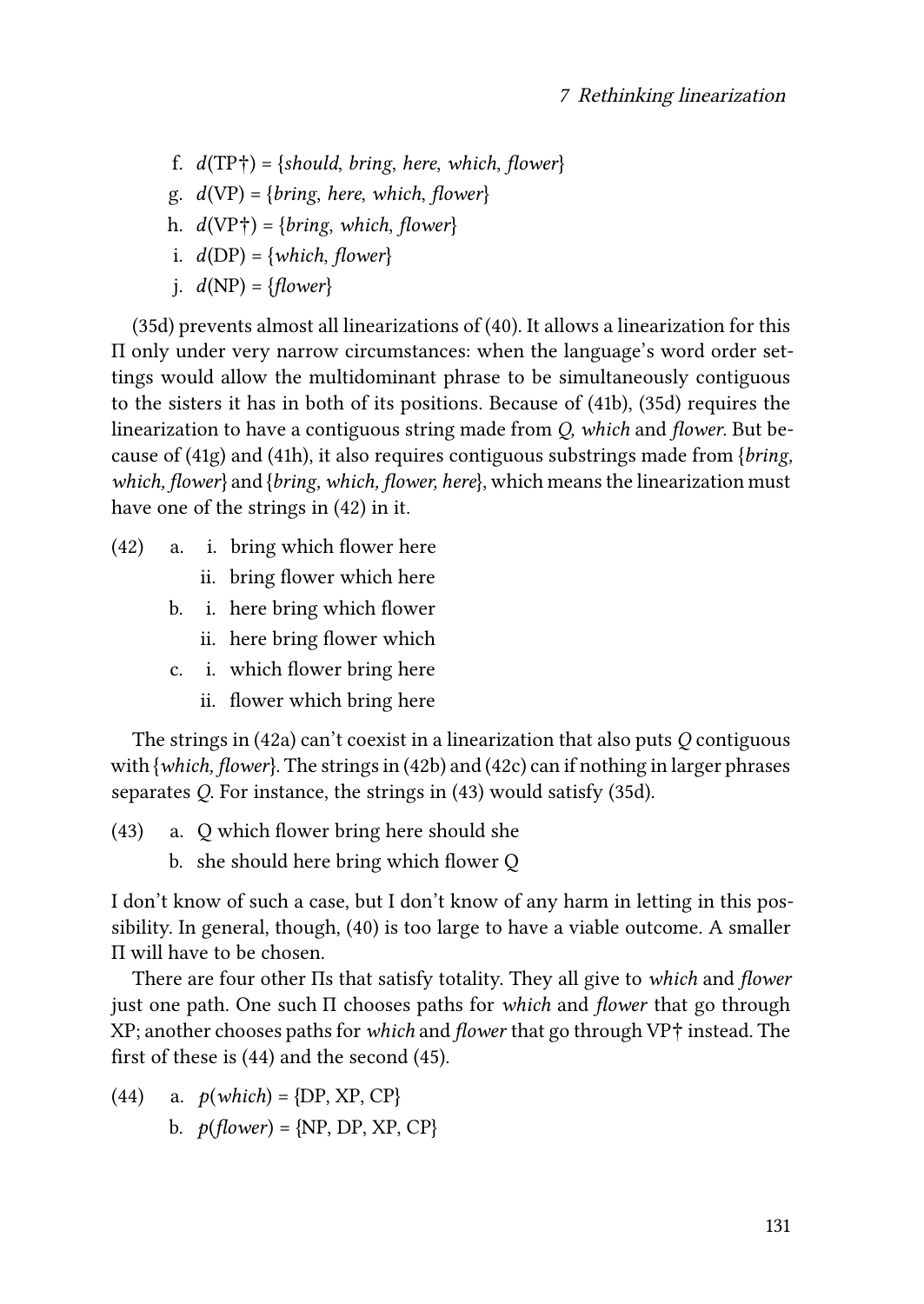- c.  $p(bring) = {VP\uparrow, VP, TP\uparrow, TP, CP\uparrow, CP}$
- d.  $p(here) = {PP, VP, TP}$ ; TP, CP<sup>+</sup>, CP<sup>}</sup>
- e.  $p(\text{should}) = \{TP\}$ , TP, CP $\dagger$ , CP $\}$
- f.  $p(she) = {DP\uparrow, TP, CP\uparrow, CP}$
- $g. \quad p(Q) = {XP, CP}$

<span id="page-19-0"></span>(45) a. 
$$
p(\text{which}) = \{DP, VP^+, VP, TP^+, TP, CP^+, CP\}
$$

- b.  $p(\text{flower}) = \{NP, DP, VP^+, VP, TP^+, TP, CP^+, CP\}$
- c.  $p(bring) = {VP\uparrow, VP, TP\uparrow, TP, CP\uparrow, CP}$
- d.  $p(here) = {PP, VP, TP}, TP, CP}, CP$
- e.  $p(should) = {TP\dagger, TP, CP\dagger, CP}$
- f.  $p(she) = {DP_7, TP, CP_7, CP_8}$
- $g. \quad p(Q) = \{XP, CP\}$

Theds for ([44](#page-18-6)) are in ([46](#page-19-1)), and they correspond to the string in [\(47](#page-19-2)) in a headinitial and Specifier-initial language like English.

<span id="page-19-1"></span>(46) a. 
$$
d(CP) = \{she, should, bring, here, Q, which, flower\}
$$
  
\nb.  $d(XP) = \{Q, which, flower\}$   
\nc.  $d(CP\dagger) = \{she, should, bring, here\}$   
\nd.  $d(TP) = \{she, should, bring, here\}$   
\ne.  $d(DP\dagger) = \{she\}$   
\nf.  $d(TP\dagger) = \{should, bring, here\}$   
\ng.  $d(VP) = \{bring, here\}$   
\nh.  $d(VP\dagger) = \{bring\}$ 

- i.  $d(DP) = \{which, flower\}$
- j.  $d(NP) = \{flower\}$

<span id="page-19-2"></span>(47) Q which flower she should bring here

The $ds$  for [\(45\)](#page-19-0) are in ([48](#page-19-3)), and they correspond to the string in ([49](#page-20-0)), in a headinitial, Specifier-initial language.

<span id="page-19-3"></span>(48) a. 
$$
d(CP) = \{she, should, bring, here, Q, which, flower\}
$$
  
\nb.  $d(XP) = \{Q\}$   
\nc.  $d(CP\dagger) = \{she, should, bring, here, which, flower\}$   
\nd.  $d(TP) = \{she, should, bring, here, which, flower\}$   
\ne.  $d(DP\dagger) = \{she\}$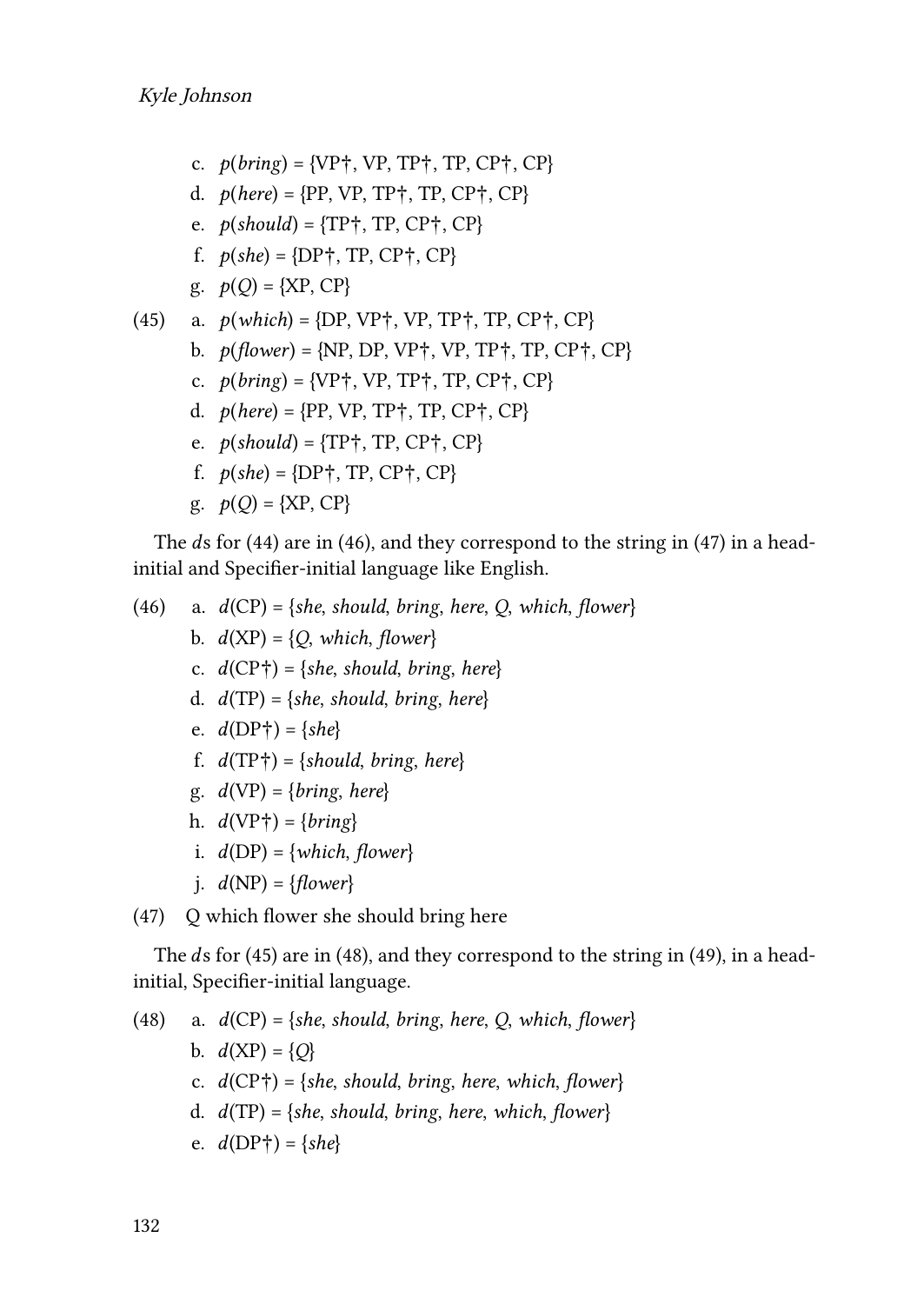- f.  $d(TP\dagger) = \{should, bring, here, which, flower\}$
- g.  $d(VP) = \{bring, here, which, flower\}$
- h.  $d(VP\dagger) = \{bring, which, flower\}$
- i.  $d(DP) = \{which, flower\}$
- $i. d(NP) = \{flower\}$

<span id="page-20-0"></span>(49) Q she should bring which flower

These are the desired outcomes; they correspond to the overt and covert movement possibilities.

The remaining two Πs that satisfy totality give to *which* and *flower* divergent paths. They are both blocked by the PCA. To see how, consider([50](#page-20-1)), where *flower* is given a path through XP and *which* is given a path through VP†.

<span id="page-20-1"></span>(50) a. 
$$
p(which) = {DP, VP\dagger, VP, TP\dagger, TP, CP\dagger, CP}
$$
  
\nb.  $p(flower) = {NP, DP, XP, CP}$   
\nc.  $p(bring) = {VP\dagger, VP, TP\dagger, TP, CP\dagger, CP}$   
\nd.  $p(here) = {PP, VP, TP\dagger, TP, CP\dagger, CP}$   
\ne.  $p(should) = {TP\dagger, TP, CP\dagger, CP}$   
\nf.  $p(she) = {DP\dagger, TP, CP\dagger, CP}$   
\ng.  $p(Q) = {XP, CP}$ 

The *d*s for([50\)](#page-20-1) are([51\)](#page-20-2).

<span id="page-20-2"></span>(51) a. 
$$
d(CP) = \{she, should, bring, here, Q, which, flower\}
$$

- b.  $d(XP) = \{Q, flower\}$
- c.  $d(CP\dagger) = \{she, should, bring, here, which\}$
- d.  $d(TP) = \{she, should, bring, here, which\}$
- e.  $d(DP\dagger) = \{she\}$
- f.  $d(TP\dagger) = \{should, bring, here, which\}$
- g.  $d(VP) = \{bring, here, which\}$
- h.  $d(VP\dagger) = \{bring, which\}$
- i.  $d(DP) = \{which, flower\}$
- i.  $d(NP) = \{flower\}$

 $d(VP\dagger)$  and  $d(VP)$  together require that the linearization produce the string *bring which here* (once English-specific choices are made). But  $d(DP)$  requires that the linearization also produce the string *which flower*. There is no way of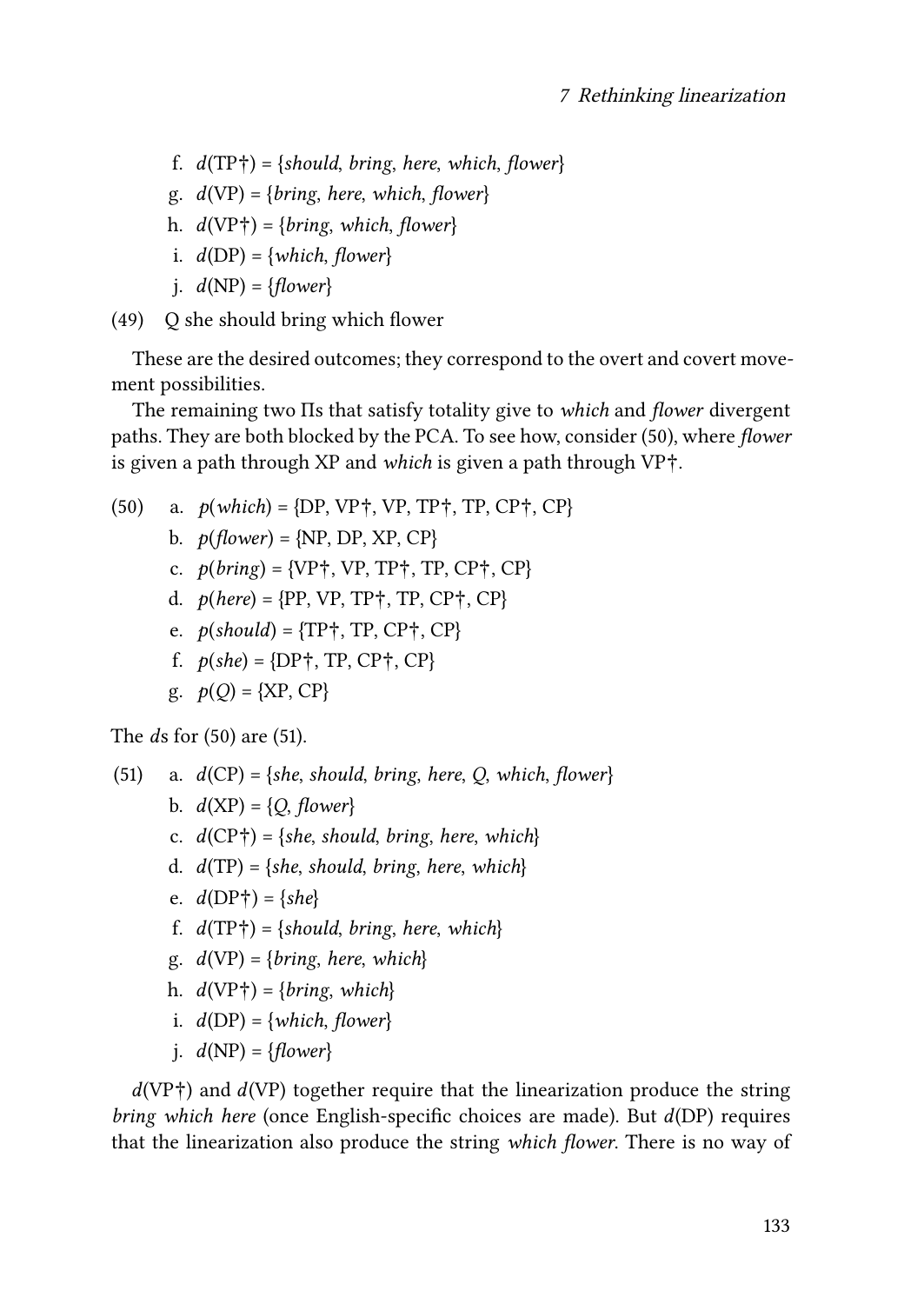linearizing these words that preserves these two requirements. Exactly the same incompatibility arises if the path for *flower* goes through VP† and the path for *which* goes through XP – the other way of choosing divergent paths for these words. The reason these choices lead to a conflict is because all choices of paths for *which* and *flower* will contain DP, and([35d](#page-15-0)) will consequently require *which* and *flower* to be contiguous. This is how this system prevents the words in a moved phrase from getting linearized in different positions.

The PCA, then, allows for both overt and covert movement and, like the MLCA, explains why multidominant structures allow for selective relaxation of contiguity. It makes contiguity, rather than asymmetric c-command, the driving force behind a linearization. The formalization of contiguity involved enforces a particular kind of "nesting" condition on entire phrase markers. It allows multidominance in just those cases where that nesting condition can be satisfied for every word in the phrase marker without considering the complete structure of the sentence.

## **5 Summary**

What I've shown here is a way of completing Nunes' method of deriving terseness that involves defining the "copy of  $\alpha$ " as "giving  $\alpha$  an addition position in the phrase marker." Traditional linearization schemes have stood in the way of such a move. I've offered two new linearization algorithms that don't, each with slightly different empirical footprints.

## **Abbreviations**

| <b>LCA</b> | linear correspondence axiom |            | linear correspondence axiom |
|------------|-----------------------------|------------|-----------------------------|
|            | MLCA multidominant-friendly | <b>PCA</b> | Path correspondence axiom   |

# **Acknowledgements**

This paper is largely a channeling of many people's thoughts. These include Sakshi Bhatia, David Erschler, Hsin-Lun Huang, Rodica Ivan, Jyoti Iyer, Petr Kusily, Deniz Ozyildiz, Ethan Poole, Katia Vostrikova, Michael Wilson, Rong Yin, Rajesh Bhatt, Peggy Speas, Nikolaos Angelopoulos, John Gluckman, Nicoletta Loccioni, Travis Major, Iara Mantenuto, Sozen Ozkan, Richard Stockwell, Carson Schutze and Tim Hunter. A special thanks to Leland Kusmer whose guidance has improved this paper in many ways.